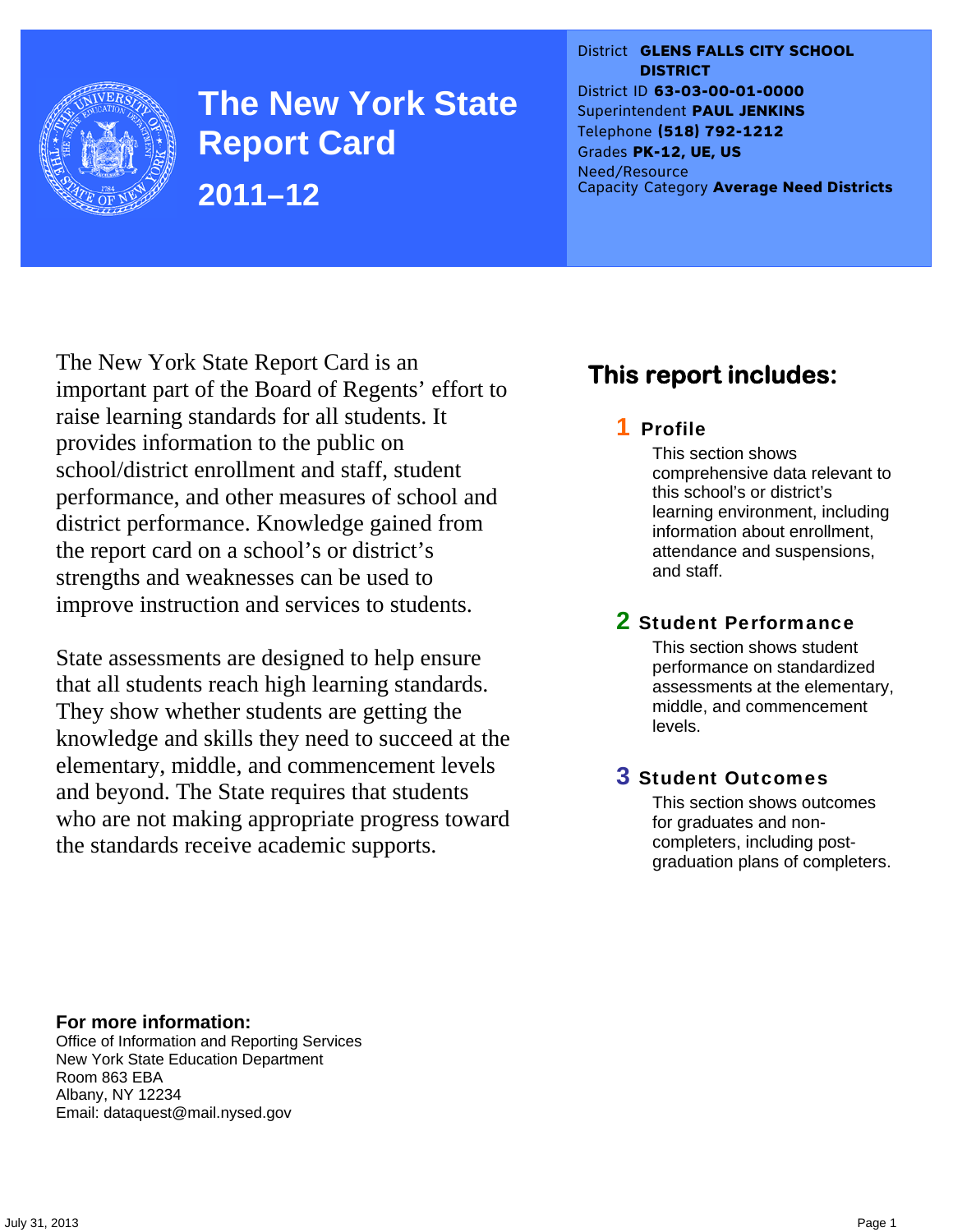## **1 Profile**

District **GLENS FALLS CITY SCHOOL DISTRICT** District ID **63-03-00-01-0000**

## **Enrollment**

|                            | $2009 - 10$ | $2010 - 11$ | $2011 - 12$    |  |
|----------------------------|-------------|-------------|----------------|--|
| Pre-K                      | 48          | 52          | 53             |  |
| Kindergarten               | 174         | 162         | 160            |  |
| Grade 1                    | 150         | 180         | 144            |  |
| Grade 2                    | 167         | 149         | 163            |  |
| Grade 3                    | 144         | 160         | 150            |  |
| Grade 4                    | 113         | 143         | 150            |  |
| Grade 5                    | 125         | 123         | 139            |  |
| Grade 6                    | 140         | 140         | 123            |  |
| <b>Ungraded Elementary</b> | 27          | 5           | $\overline{4}$ |  |
| Grade 7                    | 171         | 157         | 157            |  |
| Grade 8                    | 200         | 177         | 151            |  |
| Grade 9                    | 213         | 231         | 207            |  |
| Grade 10                   | 231         | 188         | 191            |  |
| Grade 11                   | 181         | 213         | 170            |  |
| Grade 12                   | 196         | 175         | 197            |  |
| <b>Ungraded Secondary</b>  | 0           | 10          | 9              |  |
| Total K-12                 | 2232        | 2213        | 2115           |  |

## **Average Class Size**

|                       | $2009 - 10$     | $2010 - 11$ | $2011 - 12$     |
|-----------------------|-----------------|-------------|-----------------|
| <b>Common Branch</b>  | 17              | 19          | 19              |
| Grade 8               |                 |             |                 |
| English               | 15              | 22          | 21              |
| <b>Mathematics</b>    | 18              | 21          | 24              |
| Science               | 18              | 22          | 25              |
| <b>Social Studies</b> | 19              | 22          | $\overline{21}$ |
| Grade 10              |                 |             |                 |
| English               | 20              | 24          | 25              |
| <b>Mathematics</b>    | $\overline{22}$ | 19          | $\overline{17}$ |
| Science               | 20              | 26          | 22              |
| <b>Social Studies</b> | 19              | 20          | 23              |

## **Enrollment Information**

*Enrollment* counts are as of Basic Educational Data System (BEDS) day, which is typically the first Wednesday of October of the school year. Students who attend BOCES programs on a part-time basis are included in a school's and district's enrollment. Students who attend BOCES on a full-time basis or who are placed full time by the district in an out-of-district placement are not included in a school's or district's enrollment. The state public enrollment includes public school districts, charter schools, and NYSED-operated programs. Students classified by districts as "pre-first" are included in first grade counts. Kindergarten and Pre-K counts include halfand full-day students.

## **Average Class Size Information**

*Average Class Size* is the total registration in specified classes divided by the number of those classes with registration. Common Branch refers to self-contained classes in Grades 1–6.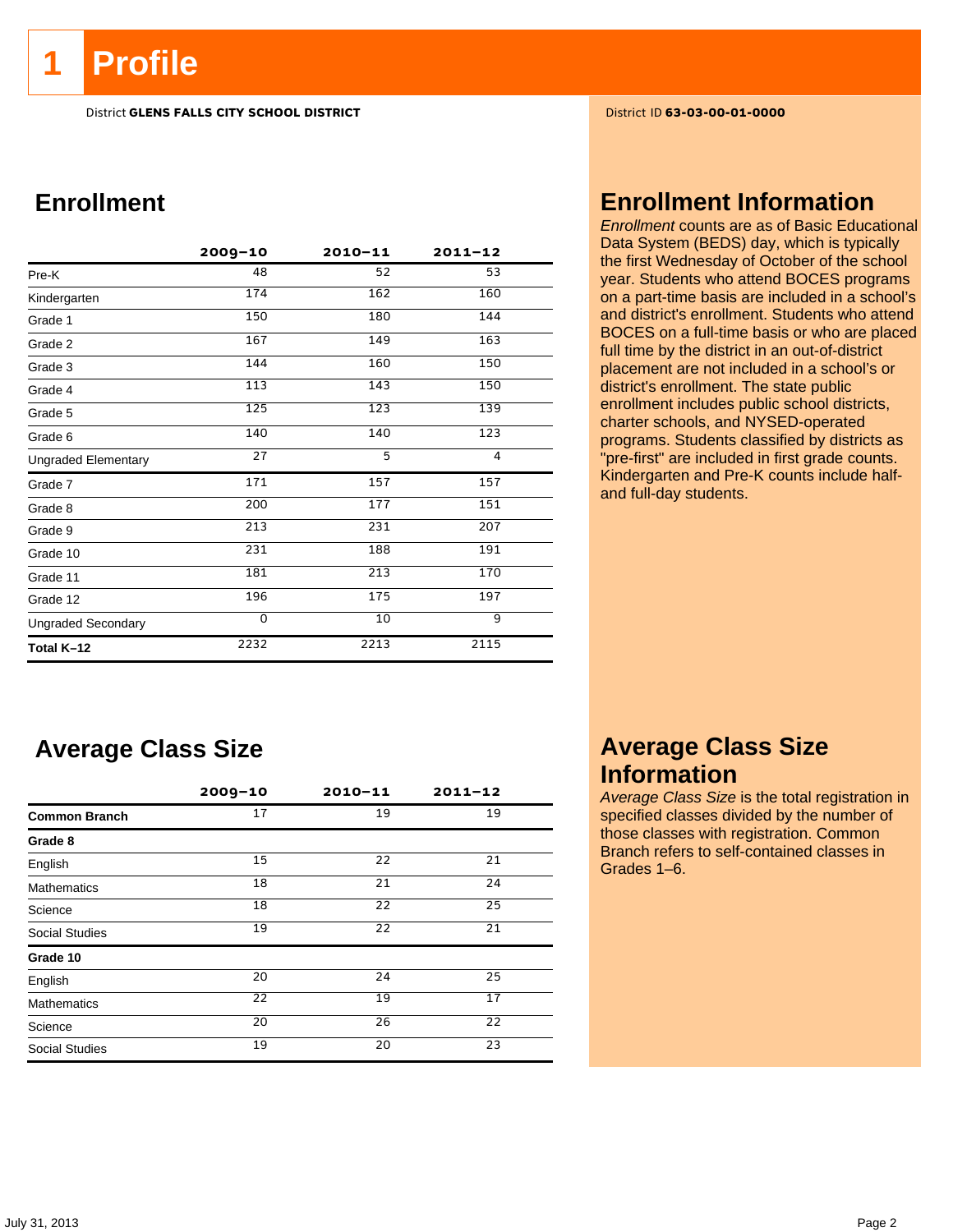# **Profile**

District **GLENS FALLS CITY SCHOOL DISTRICT** District ID **63-03-00-01-0000**

## **Demographic Factors**

|                                                    | $2009 - 10$    |      |                | 2010-11 |                | $2011 - 12$ |
|----------------------------------------------------|----------------|------|----------------|---------|----------------|-------------|
|                                                    | #              | $\%$ | #              | %       | #              | $\%$        |
| Eligible for Free Lunch                            | 599            | 27%  | 605            | 27%     | 484            | 23%         |
| Reduced Price Lunch                                | 168            | 8%   | 160            | 7%      | 262            | 12%         |
| Limited English Proficient                         | $\overline{2}$ | 0%   | $\overline{2}$ | 0%      | $\overline{2}$ | 0%          |
| <b>Racial/Ethnic Origin</b>                        |                |      |                |         |                |             |
| American Indian or Alaska Native                   | $\overline{2}$ | 0%   | $\overline{2}$ | 0%      | 4              | 0%          |
| <b>Black or African American</b>                   | 101            | 5%   | 115            | 5%      | 101            | 5%          |
| Hispanic or Latino                                 | 40             | 2%   | 40             | 2%      | 48             | 2%          |
| Asian or Native Hawaiian/Other<br>Pacific Islander | 29             | 1%   | 30             | 1%      | 32             | 2%          |
| White                                              | 2027           | 91%  | 2003           | 91%     | 1903           | 90%         |
| Multiracial                                        | 33             | 1%   | 23             | 1%      | 27             | 1%          |

## **Attendance and Suspensions**

|                            |     | $2008 - 09$ |     | $2009 - 10$ | $2010 - 11$ |     |
|----------------------------|-----|-------------|-----|-------------|-------------|-----|
|                            | #   | $\%$        | #   | %           | #           | %   |
| Annual Attendance Rate     |     | 95%         |     | 94%         |             | 94% |
| <b>Student Suspensions</b> | 188 | 9%          | 212 | 9%          | 150         | 7%  |

## **Demographic Factors Information**

*Eligible for Free Lunch* and *Reduced-Price Lunch* percentages are determined by dividing the number of approved lunch applicants by the Basic Educational Data System (BEDS) enrollment in full-day Kindergarten through Grade 12.

## **Attendance and Suspensions Information**

*Annual Attendance Rate* is determined by dividing the school's (or district's) total actual attendance by the total possible attendance for a school year. A school's (or district's) actual attendance is the sum of the number of students in attendance on each day the school (or district's schools) was open during the school year. Possible attendance is the sum of the number of enrolled students who should have been in attendance on each day the school (or schools) was open during the school year. The state's *Annual Attendance Rate* is a weighted average of all districtlevel attendance rates.

*Student Suspension* rate is determined by dividing the number of students who were suspended from school (not including inschool suspensions) for one full day or longer anytime during the school year by the Basic Educational Data System (BEDS) day enrollments for that school year. A student is counted only once, regardless of whether the student was suspended one or more times during the school year.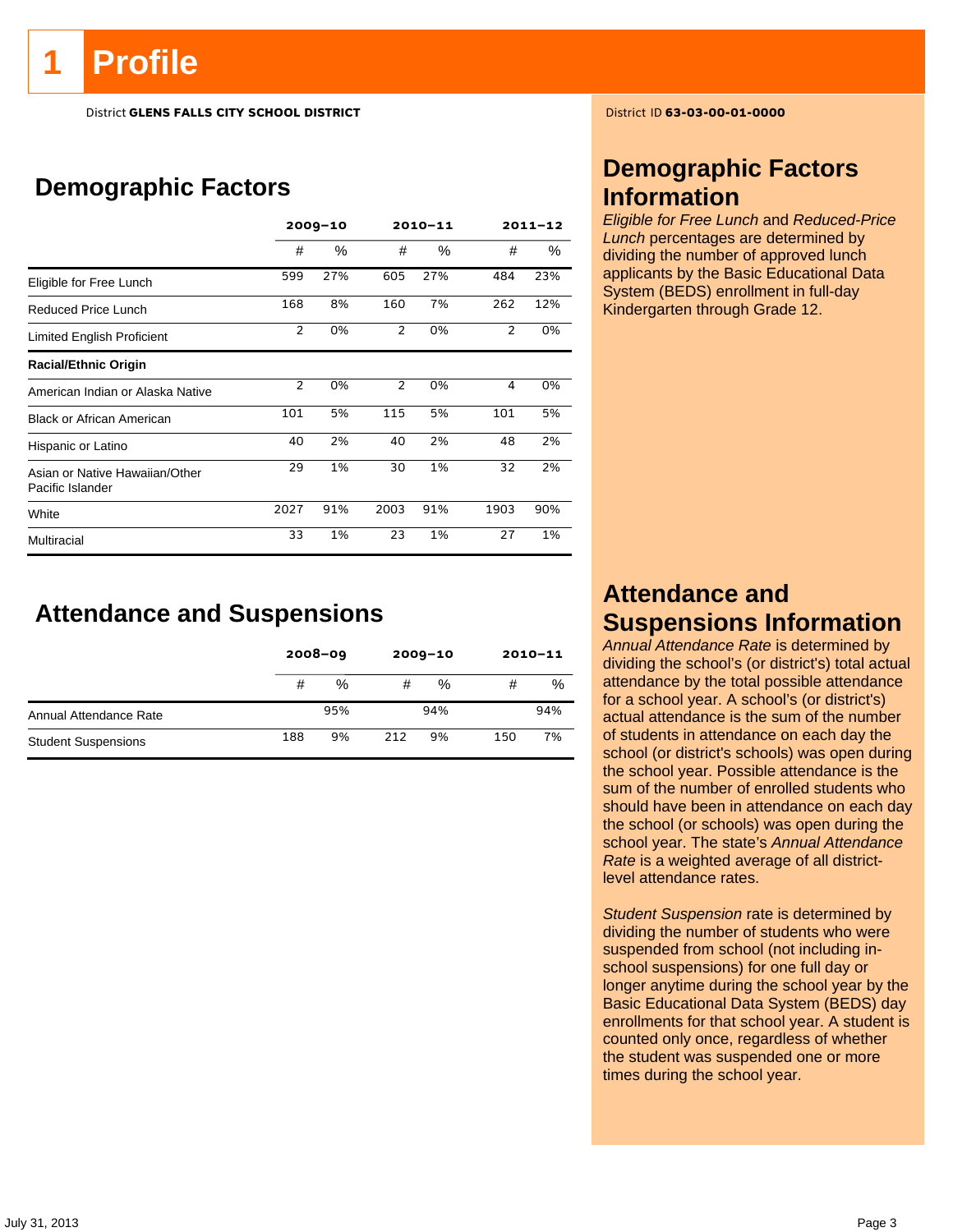District **GLENS FALLS CITY SCHOOL DISTRICT** District ID **63-03-00-01-0000**

## **Teacher Qualifications**

|                                                                                               | $2009 - 10$ | $2010 - 11$ | $2011 - 12$ |
|-----------------------------------------------------------------------------------------------|-------------|-------------|-------------|
| <b>Total Number of Teachers</b>                                                               | 198         | 184         | 181         |
| Percent with No Valid Teaching<br>Certificate                                                 | 1%          | 0%          | 0%          |
| Percent Teaching Out of Certification                                                         | 1%          | 0%          | 0%          |
| Percent with Fewer than Three Years of<br>Experience                                          | 2%          | 3%          | 2%          |
| Percentage with Master's Degree Plus<br>30 Hours or Doctorate                                 | 7%          | 8%          | 8%          |
| <b>Total Number of Core Classes</b>                                                           | 587         | 515         | 466         |
| Percent Not Taught by Highly Qualified<br>Teachers in This School*                            | N/A         | N/A         | N/A         |
| Percent Not Taught by Highly Qualified<br>Teachers in This District**                         | 1%          | 0%          | 0%          |
| Percent Not Taught by Highly Qualified<br>Teachers in High-Poverty Schools<br>Statewide       | 6%          | 5%          | 4%          |
| Percent Not Taught by Highly Qualified<br><b>Teachers in Low-Poverty Schools</b><br>Statewide | 1%          | 0%          | 1%          |
| <b>Total Number of Classes</b>                                                                | 778         | 691         | 665         |
| Percent Taught by Teachers Without<br>Appropriate Certification                               | 1%          | 0%          | 0%          |

\*Not available at the district or statewide level.

\*\*Not available for charter schools or at the statewide level.

## **Teacher Turnover Rate**

|                                                                       | $2008 - 09$ | $2009 - 10$ | $2010 - 11$ |
|-----------------------------------------------------------------------|-------------|-------------|-------------|
| Turnover Rate of Teachers with<br>Fewer than Five Years of Experience | 28%         | 29%         | 29%         |
| Turnover Rate of All Teachers                                         | 13%         | 14%         | 13%         |

## **Staff Counts**

|                                       | $2009 - 10$ | $2010 - 11$ | $2011 - 12$ |
|---------------------------------------|-------------|-------------|-------------|
| <b>Total Other Professional Staff</b> | 18          | 29          | 30          |
| Total Paraprofessionals*              | 102         | 97          | 90          |
| <b>Assistant Principals</b>           | ว           |             |             |
| Principals                            | 6           |             |             |

\*Not available at the school level.

## **Teacher Qualifications Information**

The *Percent Teaching Out of Certification* for public schools is the percent doing so on more than an incidental basis; that is, the percent teaching for more than five periods per week outside certification.

*Core Classes* are primarily K–6 common branch, English, mathematics, science, social studies, art, music, and foreign languages. To be *Highly Qualified*, a teacher must have at least a Bachelor's degree, be certified to teach in the subject area or otherwise in accordance with state standards, and show subject matter competency.

In public schools, a teacher who taught one class outside of the certification area(s) is counted as *Highly Qualified* provided that 1) the teacher had been determined by the school or district through the HOUSSE process or other state-accepted methods to have demonstrated acceptable subject knowledge and teaching skills and 2) the class in question was not the sole assignment reported. Credit for incidental teaching does not extend beyond a single assignment. Independent of *Highly Qualified Teacher* status, any assignment for which a teacher did not hold a valid certificate still registers as teaching out of certification.

In charter schools, a teacher is counted as *Highly Qualified* if the teacher has at least a Bachelor's degree, is certified to teach, and shows subject matter competency. Enabling legislation considers charter school teachers to be certified if they hold any valid teaching certificate. Enabling legislation also permits up to 30 percent (with a maximum of five) of charter school teachers to be without certification and to be considered *Highly Qualified* if they meet all remaining criteria.

*High-poverty* and *low-poverty* schools are those schools in the upper and lower quartiles, respectively, for percentage of students eligible for a free or reduced-price lunch.

## **Teacher Turnover Rate Information**

*Teacher Turnover Rate* for a specified school year is the number of teachers in that school year who were not teaching in the following school year divided by the number of teachers in the specified school year, expressed as a percentage.

## **Staff Counts Information**

*Other Professionals* includes administrators, guidance counselors, school nurses, psychologists, and other professionals who devote more than half of their time to nonteaching duties.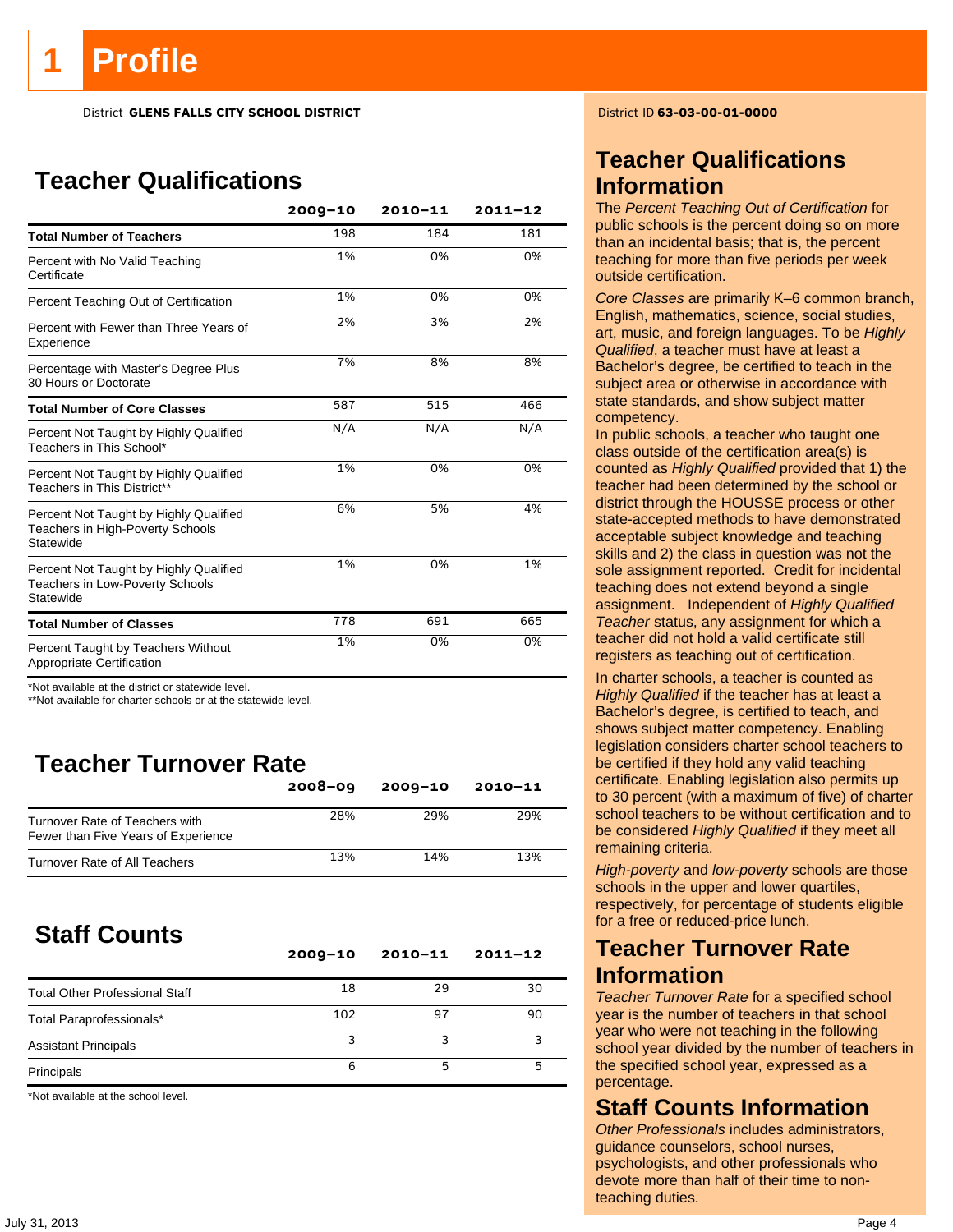This section contains annual assessment data for students at the elementary, middle, and commencement levels as well as the performance of secondary-level cohorts on standardized achievement assessments.

### **New York State Testing Program (NYSTP) Assessments**

The New York State Testing Program assessments are administered in English language arts (ELA) and mathematics in grades 3 through 8. The Performance Level Descriptors for these assessments are provided below:

### **English Language Arts**

**Level 1: Below Standard** 

Student performance does not demonstrate an understanding of the English language arts knowledge and skills expected at this grade level.

### **Level 2: Meets Basic Standard**

Student performance demonstrates a partial understanding of the English language arts knowledge and skills expected at this grade level. **Level 3: Meets Proficiency Standard** 

Student performance demonstrates an understanding of the English language arts knowledge and skills expected at this grade level. **Level 4: Exceeds Proficiency Standard** 

Student performance demonstrates a thorough understanding of the English language arts knowledge and skills expected at this grade level.

### **Mathematics**

**Level 1: Below Standard** 

Student performance does not demonstrate an understanding of the mathematics content expected at this grade level.

**Level 2: Meets Basic Standard** 

Student performance demonstrates a partial understanding of the mathematics content expected at this grade level.

### **Level 3: Meets Proficiency Standard**

Student performance demonstrates an understanding of the mathematics content expected at this grade level.

#### **Level 4: Exceeds Proficiency Standard**

Student performance demonstrates a thorough understanding of the mathematics content expected at this grade level.

### **New York State Alternate Assessment (NYSAA)**

The New York State Alternate Assessments are administered in English language arts (ELA) and mathematics to ungraded students with severe cognitive disabilities whose ages are equivalent to graded students in grades 3 through 8 and secondary level. They are administered in science to students with disabilities age equivalent to graded students in grades 4, 8, and secondary level. And they are administered in social studies at the secondary level only.

### **New York State English as a Second Language Achievement Tests (NYSESLAT)**

The New York State English as a Second Language Achievement Tests are administered in grades K through 12 to limited English proficient students.

### **Secondary-Level Cohorts**

A secondary-level cohort consists of all students who first entered grade 9 anywhere or, in the case of ungraded students with disabilities, reached their seventeenth birthday in a particular year. The 2008 cohort consists of all students who first entered grade 9 anywhere or, in the case of ungraded students with disabilities, reached their seventeenth birthday between July 1, 2008 and June 30, 2009. The 2007 cohort consists of all students who first entered grade 9 anywhere or, in the case of ungraded students with disabilities, reached their seventeenth birthday between July 1, 2007 and June 30, 2008. For more detailed information on cohort definitions, see *Secondary-Level Cohort Definitions* at http://www.p12.nysed.gov/irs/sirs/.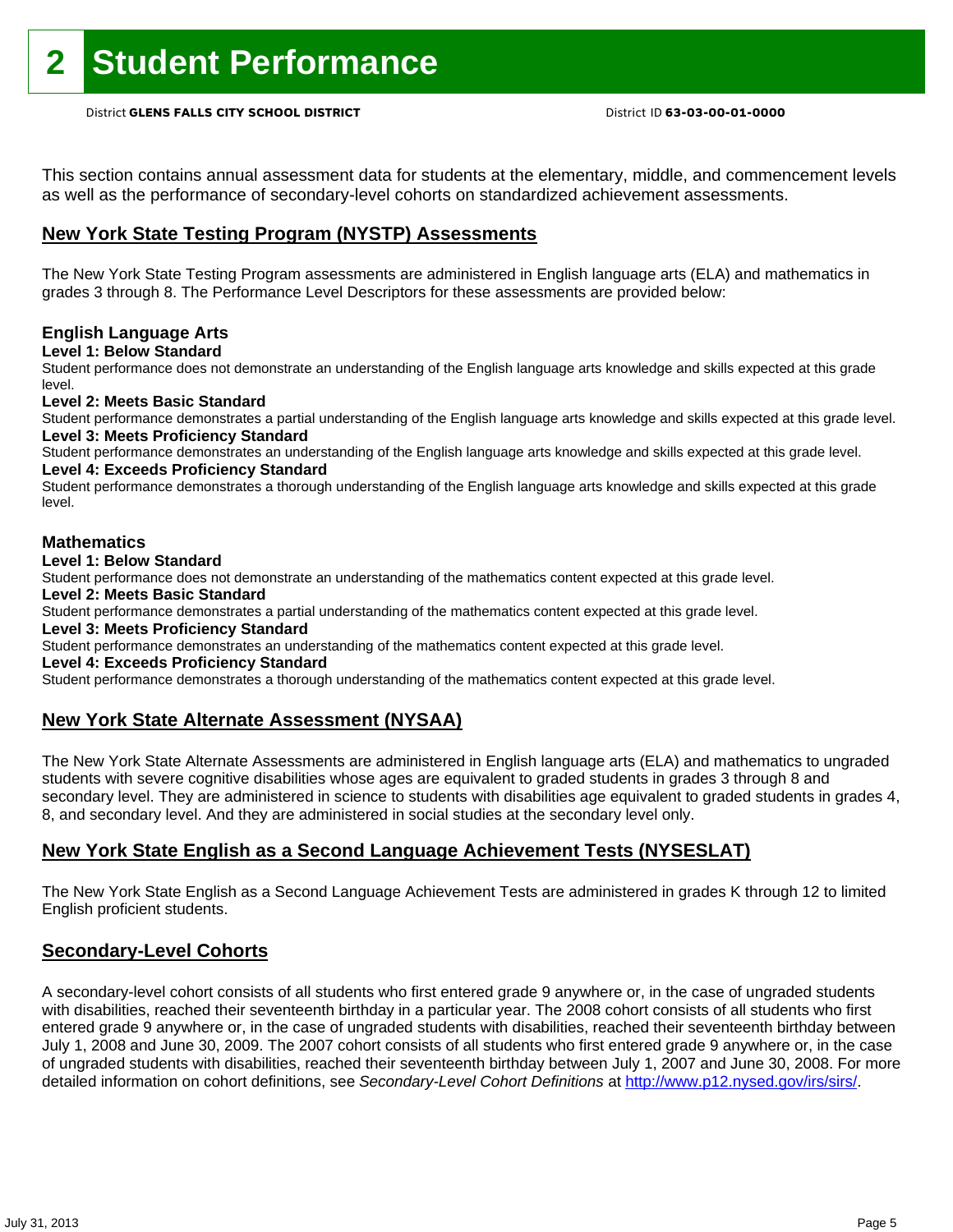# **Results in Grade 3 English Language Arts**

|                            |         | <b>This District</b>            |           |           | <b>NY State Public</b>          |         |          |  |
|----------------------------|---------|---------------------------------|-----------|-----------|---------------------------------|---------|----------|--|
|                            |         | Percentage scoring at level(s): |           |           | Percentage scoring at level(s): |         |          |  |
|                            |         | $2 - 4$                         | $3 - 4$   | 4         | $2 - 4$                         | 3-4     | 4        |  |
| 2012 Mean Score: 671       | *Range: | 644-780                         | 663-780   | 694-780   |                                 |         |          |  |
| 2011 Mean Score: 669       | 100%    |                                 |           |           |                                 |         |          |  |
|                            |         | 95% 94%                         | 64% 70%   |           | 86% 87%                         | 56% 56% |          |  |
| $\blacksquare$ 2011-12     |         |                                 |           |           |                                 |         |          |  |
| 2010-11                    |         |                                 |           | 14%<br>4% |                                 |         | 7%<br>5% |  |
| Number of Tested Students: |         | 141 147                         | 109<br>94 | 21        |                                 |         |          |  |

| <b>Results by</b>                               |               | 2011-12 School Year |         |                                 |              | 2010-11 School Year             |         |    |  |  |
|-------------------------------------------------|---------------|---------------------|---------|---------------------------------|--------------|---------------------------------|---------|----|--|--|
| <b>Student Group</b>                            | Total         |                     |         | Percentage scoring at level(s): | Total        | Percentage scoring at level(s): |         |    |  |  |
|                                                 | Tested        | $2 - 4$             | $3 - 4$ | 4                               | Tested       | $2 - 4$                         | $3 - 4$ | 4  |  |  |
| <b>All Students</b>                             | 148           | 95%                 | 64%     | 14%                             | 156          | 94%                             | 70%     | 4% |  |  |
| Female                                          | 69            | 96%                 | 68%     | 19%                             | 78           | 96%                             | 73%     | 5% |  |  |
| Male                                            | 79            | 95%                 | 59%     | 10%                             | 78           | 92%                             | 67%     | 4% |  |  |
| American Indian or Alaska Native                |               |                     |         |                                 | $\mathbf{1}$ |                                 |         |    |  |  |
| <b>Black or African American</b>                | 5             | 100%                | 60%     | 0%                              | 11           | 91%                             | 91%     | 0% |  |  |
| Hispanic or Latino                              | 3             |                     |         |                                 |              |                                 |         |    |  |  |
| Asian or Native Hawaiian/Other Pacific Islander | $\mathcal{P}$ |                     |         |                                 |              |                                 |         |    |  |  |
| White                                           | 133           | 95%                 | 64%     | 15%                             | 138          | 95%                             | 68%     | 5% |  |  |
| Multiracial                                     | 5             | 100%                | 60%     | 0%                              |              |                                 |         |    |  |  |
| <b>Small Group Totals</b>                       | 5             | 100%                | 60%     | 20%                             |              | 86%                             | 71%     | 0% |  |  |
| <b>General-Education Students</b>               | 134           | 99%                 | 68%     | 15%                             | 135          | 100%                            | 77%     | 5% |  |  |
| <b>Students with Disabilities</b>               | 14            | 57%                 | 21%     | 7%                              | 21           | 57%                             | 24%     | 0% |  |  |
| <b>English Proficient</b>                       | 148           | 95%                 | 64%     | 14%                             | 156          | 94%                             | 70%     | 4% |  |  |
| <b>Limited English Proficient</b>               |               |                     |         |                                 |              |                                 |         |    |  |  |
| Economically Disadvantaged                      | 69            | 94%                 | 52%     | 4%                              | 61           | 87%                             | 52%     | 3% |  |  |
| Not Disadvantaged                               | 79            | 96%                 | 73%     | 23%                             | 95           | 99%                             | 81%     | 5% |  |  |
| Migrant                                         |               |                     |         |                                 |              |                                 |         |    |  |  |
| Not Migrant                                     | 148           | 95%                 | 64%     | 14%                             | 156          | 94%                             | 70%     | 4% |  |  |

#### **NOTES**

The – symbol indicates that data for a group of students have been suppressed. If a group has fewer than five students,

data for that group and the next smallest group(s) are suppressed to protect the privacy of individual students.

\* These ranges are for 2011–12 data only. Ranges for 2010–11 data are available in the 2010–11 Accountability and Overview Reports.

| <b>Other</b>                                                                                      |        | 2011-12 School Year<br>2010-11 School Year |                             |     |        |         |                             |     |
|---------------------------------------------------------------------------------------------------|--------|--------------------------------------------|-----------------------------|-----|--------|---------|-----------------------------|-----|
| <b>Assessments</b>                                                                                | Total  |                                            | Number scoring at level(s): |     |        |         | Number scoring at level(s): |     |
|                                                                                                   | Tested | $2 - 4$                                    | $3 - 4$                     | 4   | Tested | $2 - 4$ | $3 - 4$                     | 4   |
| New York State Alternate Assessment<br>(NYSAA): Grade 3 Equivalent                                | 2      |                                            |                             |     | 2      | -       |                             |     |
| New York State English as a Second Language<br>Achievement Test (NYSESLAT) <sup>+</sup> : Grade 3 | O      | N/A                                        | N/A                         | N/A | 0      | N/A     | N/A                         | N/A |
|                                                                                                   | Total  |                                            |                             |     | Total  |         |                             |     |
| Recently Arrived LEP Students NOT Tested on<br>the ELA NYSTP: Grade 3                             | 0      | N/A                                        | N/A                         | N/A | 0      | N/A     | N/A                         | N/A |

July 31, 2013 Page 6 † These counts represent recently arrived LEP students who used the NYSESLAT to fulfill the English language arts participation requirement.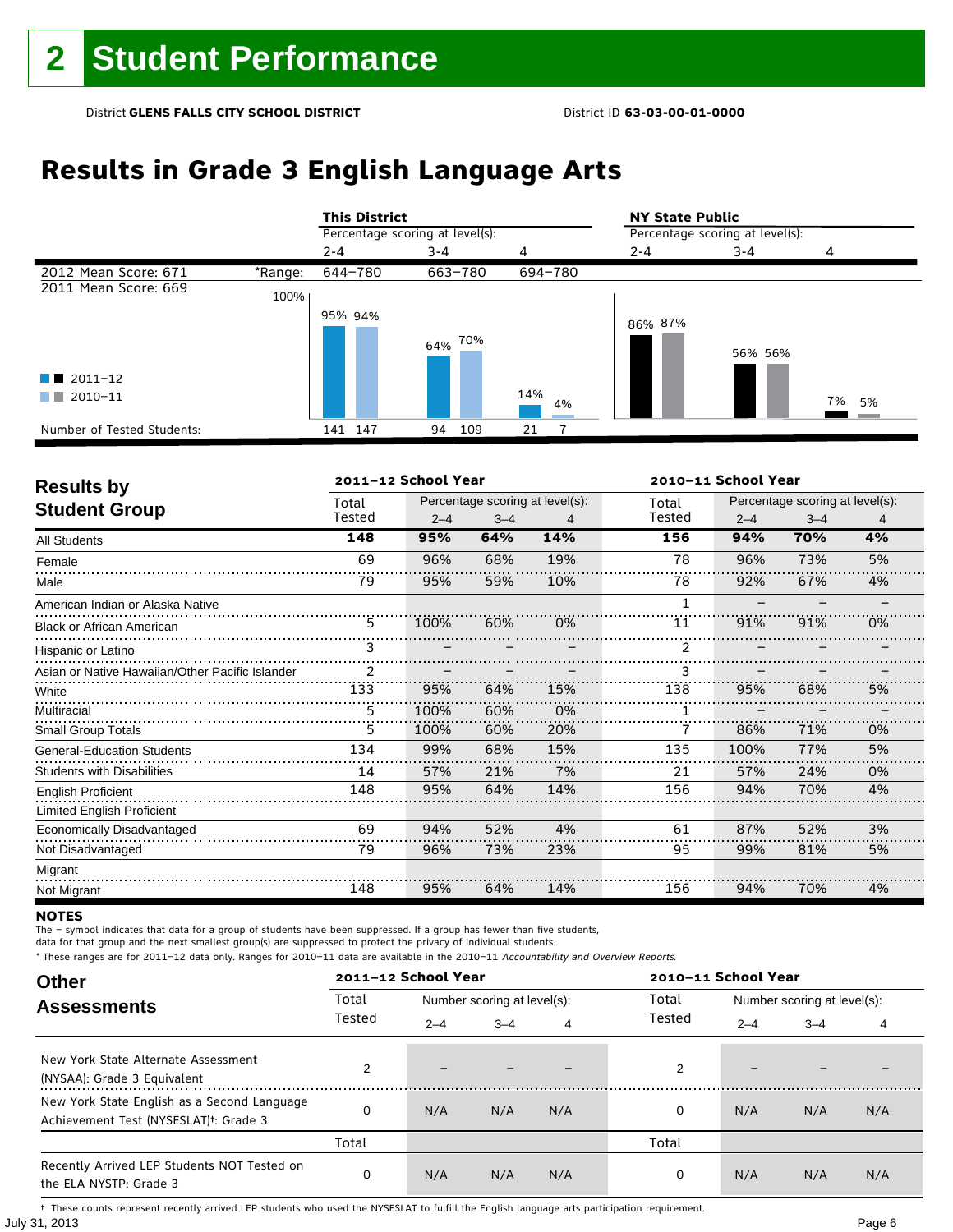## **Results in Grade 3 Mathematics**

|                            |         | <b>This District</b>            |                    |          | <b>NY State Public</b>          |         |         |  |
|----------------------------|---------|---------------------------------|--------------------|----------|---------------------------------|---------|---------|--|
|                            |         | Percentage scoring at level(s): |                    |          | Percentage scoring at level(s): |         |         |  |
|                            |         | $2 - 4$                         | $3 - 4$            | 4        | $2 - 4$                         | $3 - 4$ | 4       |  |
| 2012 Mean Score: 694       | *Range: | 662-770                         | 684-770            | 707-770  |                                 |         |         |  |
| 2011 Mean Score: 690       | 100%    |                                 |                    |          |                                 |         |         |  |
|                            |         | 97% 97%                         | <sup>71%</sup> 67% |          | 91% 91%                         | 61% 60% |         |  |
| $\blacksquare$ 2011-12     |         |                                 |                    |          |                                 |         |         |  |
| 2010-11<br>a sa T          |         |                                 |                    | 20% 14%  |                                 |         | 13% 13% |  |
| Number of Tested Students: |         | 143<br>153                      | 105<br>105         | 22<br>29 |                                 |         |         |  |

| <b>Results by</b>                               | 2011-12 School Year<br>2010-11 School Year |         |         |                                 |                |                                 |         |     |  |  |
|-------------------------------------------------|--------------------------------------------|---------|---------|---------------------------------|----------------|---------------------------------|---------|-----|--|--|
| <b>Student Group</b>                            | Total                                      |         |         | Percentage scoring at level(s): | Total          | Percentage scoring at level(s): |         |     |  |  |
|                                                 | Tested                                     | $2 - 4$ | $3 - 4$ | 4                               | Tested         | $2 - 4$                         | $3 - 4$ | 4   |  |  |
| <b>All Students</b>                             | 148                                        | 97%     | 71%     | 20%                             | 157            | 97%                             | 67%     | 14% |  |  |
| Female                                          | 69                                         | 96%     | 68%     | 16%                             | 78             | 99%                             | 63%     | 13% |  |  |
| Male                                            | 79                                         | 97%     | 73%     | 23%                             | 79             | 96%                             | 71%     | 15% |  |  |
| American Indian or Alaska Native                |                                            |         |         |                                 | 1              |                                 |         |     |  |  |
| <b>Black or African American</b>                | 5                                          | 100%    | 80%     | 0%                              | 11             | 100%                            | 73%     | 9%  |  |  |
| Hispanic or Latino                              | 3                                          |         |         |                                 | $\overline{2}$ |                                 |         |     |  |  |
| Asian or Native Hawaiian/Other Pacific Islander | 2                                          |         |         |                                 | 3              |                                 |         |     |  |  |
| White                                           | 133                                        | 96%     | 71%     | 22%                             | 139            | 97%                             | 66%     | 14% |  |  |
| Multiracial                                     | 5                                          | 100%    | 60%     | 0%                              |                |                                 |         |     |  |  |
| <b>Small Group Totals</b>                       | 5                                          | 100%    | 80%     | 0%                              |                | 100%                            | 71%     | 14% |  |  |
| <b>General-Education Students</b>               | 134                                        | 99%     | 75%     | 21%                             | 136            | 100%                            | 74%     | 16% |  |  |
| <b>Students with Disabilities</b>               | 14                                         | 71%     | 36%     | 7%                              | 21             | 81%                             | 24%     | 0%  |  |  |
| <b>English Proficient</b>                       | 148                                        | 97%     | 71%     | 20%                             | 157            | 97%                             | 67%     | 14% |  |  |
| Limited English Proficient                      |                                            |         |         |                                 |                |                                 |         |     |  |  |
| Economically Disadvantaged                      | 69                                         | 96%     | 62%     | 7%                              | 62             | 95%                             | 48%     | 6%  |  |  |
| Not Disadvantaged                               | 79                                         | 97%     | 78%     | 30%                             | 95             | 99%                             | 79%     | 19% |  |  |
| Migrant                                         |                                            |         |         |                                 |                |                                 |         |     |  |  |
| Not Migrant                                     | 148                                        | 97%     | 71%     | 20%                             | 157            | 97%                             | 67%     | 14% |  |  |

#### **NOTES**

The – symbol indicates that data for a group of students have been suppressed. If a group has fewer than five students,

data for that group and the next smallest group(s) are suppressed to protect the privacy of individual students.

| <b>Other</b>                                                       |        | 2011-12 School Year         |         |                          |        | 2010-11 School Year         |                          |                          |  |
|--------------------------------------------------------------------|--------|-----------------------------|---------|--------------------------|--------|-----------------------------|--------------------------|--------------------------|--|
| <b>Assessments</b>                                                 | Total  | Number scoring at level(s): |         |                          | Total  | Number scoring at level(s): |                          |                          |  |
|                                                                    | Tested | $2 - 4$                     | $3 - 4$ | 4                        | Tested | $2 - 4$                     | $3 - 4$                  |                          |  |
| New York State Alternate Assessment<br>(NYSAA): Grade 3 Equivalent |        | $-$                         |         | $\overline{\phantom{0}}$ |        | $-$                         | $\overline{\phantom{0}}$ | $\overline{\phantom{0}}$ |  |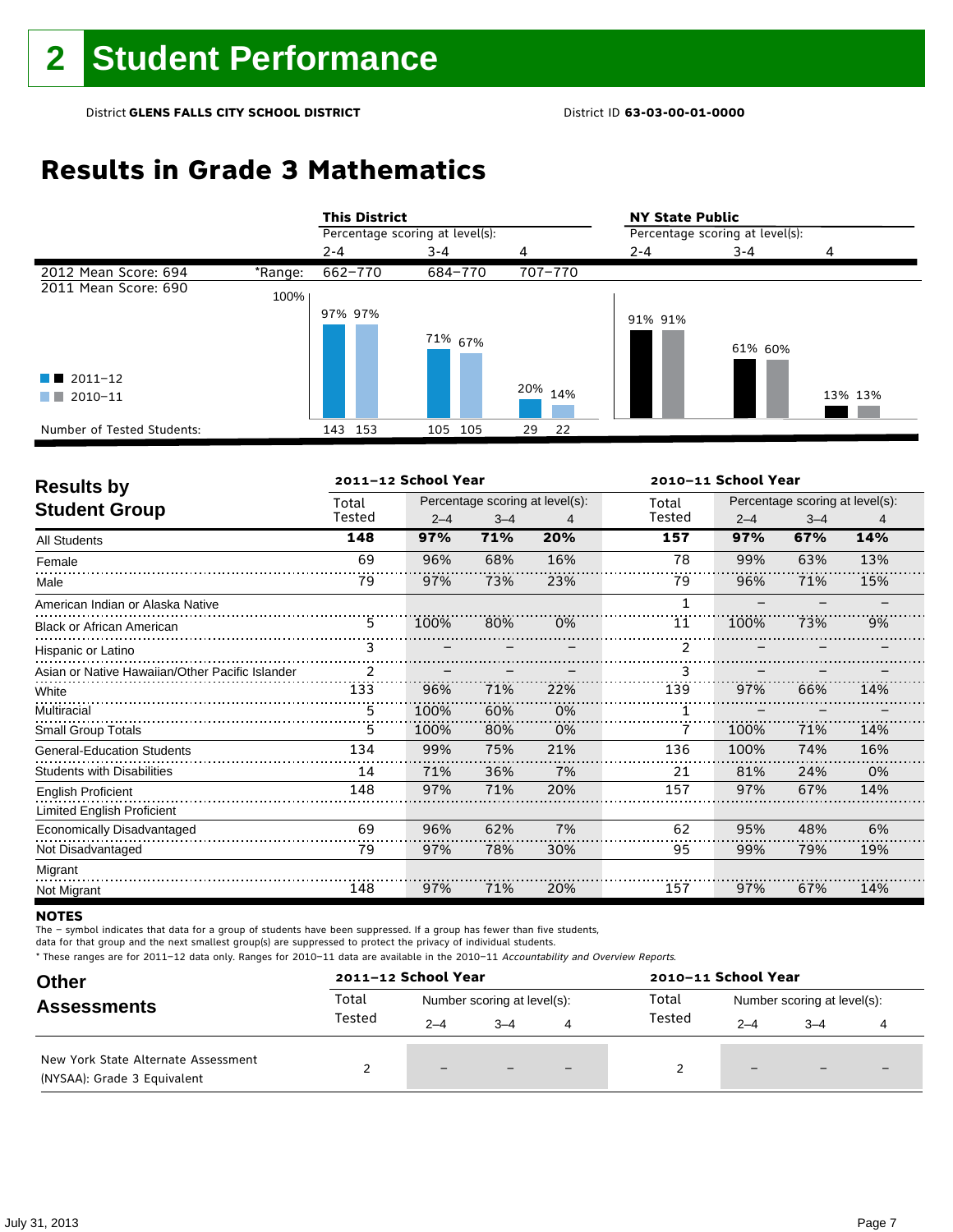# **Results in Grade 4 English Language Arts**

|                            |         | <b>This District</b>            |            |         | <b>NY State Public</b>          |         |       |  |
|----------------------------|---------|---------------------------------|------------|---------|---------------------------------|---------|-------|--|
|                            |         | Percentage scoring at level(s): |            |         | Percentage scoring at level(s): |         |       |  |
|                            |         | $2 - 4$                         | $3 - 4$    | 4       | $2 - 4$                         | $3 - 4$ | 4     |  |
| 2012 Mean Score: 679       | *Range: | 637-775                         | 671-775    | 722-775 |                                 |         |       |  |
| 2011 Mean Score: 673       | 100%    |                                 |            |         |                                 |         |       |  |
|                            |         | $98\%$ 91%                      | 69%<br>53% |         | 91% 92%                         | 59% 57% |       |  |
| $\blacksquare$ 2011-12     |         |                                 |            |         |                                 |         |       |  |
| 2010-11<br>a sa n          |         |                                 |            | 3% 2%   |                                 |         | 5% 2% |  |
| Number of Tested Students: |         | 127<br>147                      | 74<br>104  | 3<br>4  |                                 |         |       |  |

| <b>Results by</b>                               |        | 2011-12 School Year |                                 |     |        | 2010-11 School Year |                                 |    |  |
|-------------------------------------------------|--------|---------------------|---------------------------------|-----|--------|---------------------|---------------------------------|----|--|
| <b>Student Group</b>                            | Total  |                     | Percentage scoring at level(s): |     | Total  |                     | Percentage scoring at level(s): |    |  |
|                                                 | Tested | $2 - 4$             | $3 - 4$                         | 4   | Tested | $2 - 4$             | $3 - 4$                         | 4  |  |
| <b>All Students</b>                             | 150    | 98%                 | 69%                             | 3%  | 139    | 91%                 | 53%                             | 2% |  |
| Female                                          | 75     | 99%                 | 71%                             | 1%  | 69     | 97%                 | 57%                             | 3% |  |
| Male                                            | 75     | 97%                 | 68%                             | 4%  | 70     | 86%                 | 50%                             | 1% |  |
| American Indian or Alaska Native                | 1      |                     |                                 |     |        |                     |                                 |    |  |
| <b>Black or African American</b>                | 10     | 90%                 | 80%                             | 10% | 5.     | 100%                | 60%                             | 0% |  |
| Hispanic or Latino                              |        |                     |                                 |     |        |                     |                                 |    |  |
| Asian or Native Hawaiian/Other Pacific Islander | 3      |                     |                                 |     |        |                     |                                 |    |  |
| White                                           | 133    | 99%                 | 68%                             | 2%  | 126    | 92%                 | 55%                             | 2% |  |
| Multiracial                                     |        |                     |                                 |     |        |                     |                                 |    |  |
| <b>Small Group Totals</b>                       |        | 86%                 | 71%                             | 0%  | 8      | 75%                 | 25%                             | 0% |  |
| <b>General-Education Students</b>               | 132    | 100%                | 77%                             | 3%  | 113    | 100%                | 65%                             | 3% |  |
| <b>Students with Disabilities</b>               | 18     | 83%                 | 17%                             | 0%  | 26     | 54%                 | 4%                              | 0% |  |
| <b>English Proficient</b>                       | 150    | 98%                 | 69%                             | 3%  | 138    |                     |                                 |    |  |
| Limited English Proficient                      |        |                     |                                 |     |        |                     |                                 |    |  |
| Economically Disadvantaged                      | 63     | 95%                 | 57%                             | 2%  | 59     | 86%                 | 36%                             | 0% |  |
| Not Disadvantaged                               | 87     | 100%                | 78%                             | 3%  | 80     | 95%                 | 66%                             | 4% |  |
| Migrant                                         |        |                     |                                 |     |        |                     |                                 |    |  |
| Not Migrant                                     | 150    | 98%                 | 69%                             | 3%  | 139    | 91%                 | 53%                             | 2% |  |

#### **NOTES**

The – symbol indicates that data for a group of students have been suppressed. If a group has fewer than five students,

data for that group and the next smallest group(s) are suppressed to protect the privacy of individual students.

\* These ranges are for 2011–12 data only. Ranges for 2010–11 data are available in the 2010–11 Accountability and Overview Reports.

| <b>Other</b>                                                                                      |        | 2011-12 School Year |                             |     | 2010-11 School Year |         |                             |     |
|---------------------------------------------------------------------------------------------------|--------|---------------------|-----------------------------|-----|---------------------|---------|-----------------------------|-----|
| <b>Assessments</b>                                                                                | Total  |                     | Number scoring at level(s): |     | Total               |         | Number scoring at level(s): |     |
|                                                                                                   | Tested | $2 - 4$             | $3 - 4$                     | 4   | Tested              | $2 - 4$ | $3 - 4$                     | 4   |
| New York State Alternate Assessment<br>(NYSAA): Grade 4 Equivalent                                |        |                     |                             |     |                     | -       |                             |     |
| New York State English as a Second Language<br>Achievement Test (NYSESLAT) <sup>+</sup> : Grade 4 | O      | N/A                 | N/A                         | N/A | 0                   | N/A     | N/A                         | N/A |
|                                                                                                   | Total  |                     |                             |     | Total               |         |                             |     |
| Recently Arrived LEP Students NOT Tested on<br>the ELA NYSTP: Grade 4                             | 0      | N/A                 | N/A                         | N/A | 0                   | N/A     | N/A                         | N/A |

July 31, 2013 Page 8 † These counts represent recently arrived LEP students who used the NYSESLAT to fulfill the English language arts participation requirement.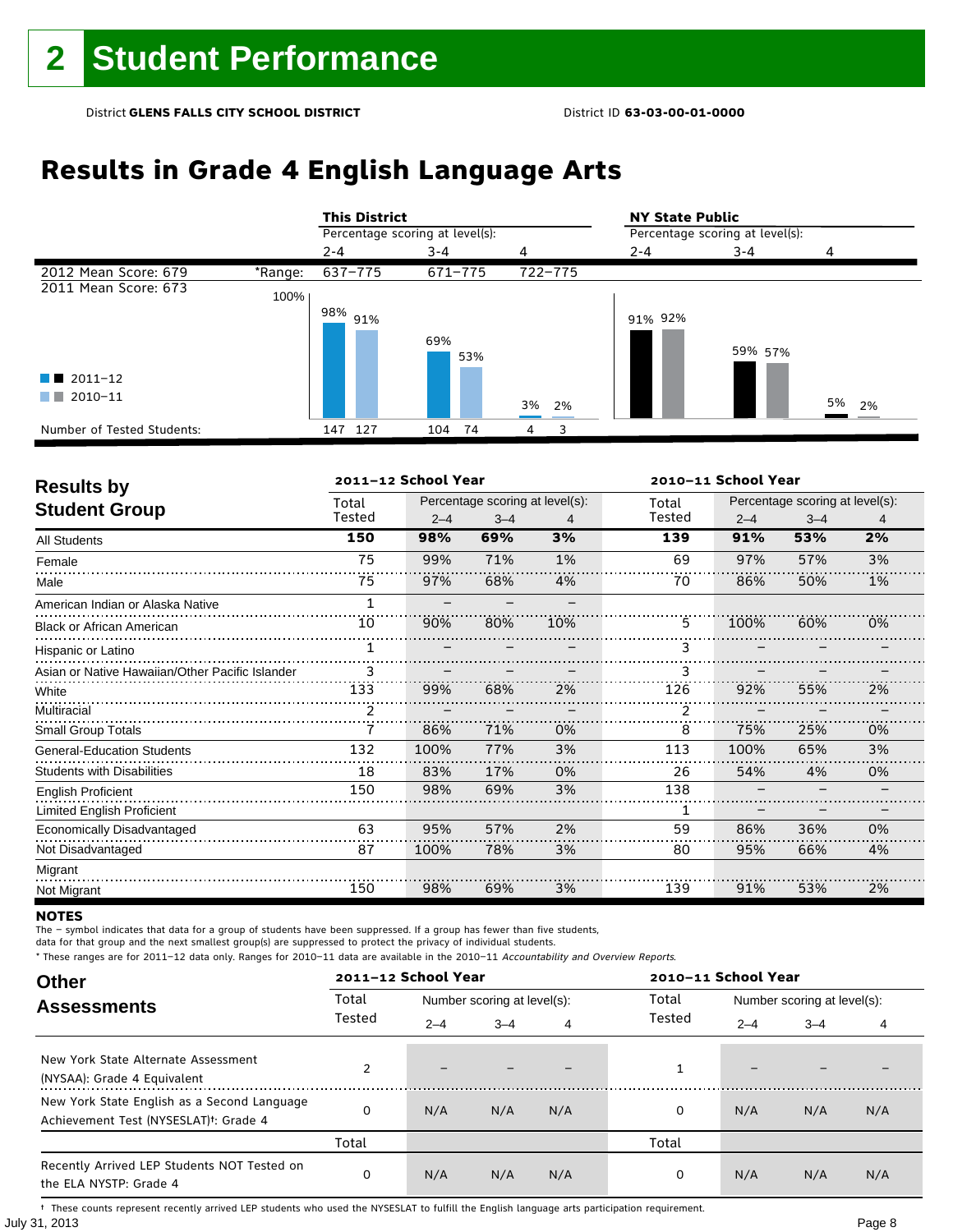## **Results in Grade 4 Mathematics**

|                            |         | <b>This District</b>            |            |          | <b>NY State Public</b>          |         |         |  |  |
|----------------------------|---------|---------------------------------|------------|----------|---------------------------------|---------|---------|--|--|
|                            |         | Percentage scoring at level(s): |            |          | Percentage scoring at level(s): |         |         |  |  |
|                            |         | $2 - 4$                         | $3 - 4$    | 4        | $2 - 4$                         | $3 - 4$ | 4       |  |  |
| 2012 Mean Score: 695       | *Range: | 636-800                         | 676-800    | 707-800  |                                 |         |         |  |  |
| 2011 Mean Score: 687       | 100%    |                                 |            |          |                                 |         |         |  |  |
|                            |         | $98\%$ 92%                      | 78%<br>67% |          | 95% 94%                         | 69% 67% |         |  |  |
| $\blacksquare$ 2011-12     |         |                                 |            | 30% 24%  |                                 |         | 30% 27% |  |  |
| 2010-11<br>a ka            |         |                                 |            |          |                                 |         |         |  |  |
| Number of Tested Students: |         | 148 129                         | 118<br>94  | 46<br>33 |                                 |         |         |  |  |

| <b>Results by</b>                               |        | 2011-12 School Year |         |                                 | 2010-11 School Year |         |                                 |     |
|-------------------------------------------------|--------|---------------------|---------|---------------------------------|---------------------|---------|---------------------------------|-----|
| <b>Student Group</b>                            | Total  |                     |         | Percentage scoring at level(s): | Total               |         | Percentage scoring at level(s): |     |
|                                                 | Tested | $2 - 4$             | $3 - 4$ | 4                               | Tested              | $2 - 4$ | $3 - 4$                         | 4   |
| <b>All Students</b>                             | 151    | 98%                 | 78%     | 30%                             | 140                 | 92%     | 67%                             | 24% |
| Female                                          | 75     | 97%                 | 75%     | 27%                             | 70                  | 96%     | 74%                             | 21% |
| Male                                            | 76     | 99%                 | 82%     | 34%                             | 70                  | 89%     | 60%                             | 26% |
| American Indian or Alaska Native                | 1      |                     |         |                                 |                     |         |                                 |     |
| <b>Black or African American</b>                | 11     | 91%                 | 91%     | 9%                              | 5                   | 100%    | 40%                             | 20% |
| Hispanic or Latino                              |        |                     |         |                                 |                     |         |                                 |     |
| Asian or Native Hawaiian/Other Pacific Islander |        |                     |         |                                 |                     |         |                                 |     |
| White                                           | 133    | 98%                 | 77%     | 32%                             | 127                 | 92%     | 69%                             | 24% |
| Multiracial                                     | 2      |                     |         |                                 |                     |         |                                 |     |
| <b>Small Group Totals</b>                       | 7      | 100%                | 71%     | 43%                             | 8                   | 88%     | 50%                             | 13% |
| <b>General-Education Students</b>               | 133    | 99%                 | 84%     | 35%                             | 114                 | 100%    | 77%                             | 29% |
| <b>Students with Disabilities</b>               | 18     | 89%                 | 33%     | 0%                              | 26                  | 58%     | 23%                             | 0%  |
| <b>English Proficient</b>                       | 151    | 98%                 | 78%     | 30%                             | 139                 |         |                                 |     |
| Limited English Proficient                      |        |                     |         |                                 |                     |         |                                 |     |
| Economically Disadvantaged                      | 64     | 97%                 | 66%     | 20%                             | 59                  | 88%     | 54%                             | 12% |
| Not Disadvantaged                               | 87     | 99%                 | 87%     | 38%                             | 81                  | 95%     | 77%                             | 32% |
| Migrant                                         |        |                     |         |                                 |                     |         |                                 |     |
| Not Migrant                                     | 151    | 98%                 | 78%     | 30%                             | 140                 | 92%     | 67%                             | 24% |

#### **NOTES**

The – symbol indicates that data for a group of students have been suppressed. If a group has fewer than five students,

data for that group and the next smallest group(s) are suppressed to protect the privacy of individual students.

| <b>Other</b>                                                       |                 | 2011-12 School Year         |         |                          |        | 2010-11 School Year         |                          |  |  |
|--------------------------------------------------------------------|-----------------|-----------------------------|---------|--------------------------|--------|-----------------------------|--------------------------|--|--|
| <b>Assessments</b>                                                 | Total<br>Tested | Number scoring at level(s): |         |                          | Total  | Number scoring at level(s): |                          |  |  |
|                                                                    |                 | $2 - 4$                     | $3 - 4$ | 4                        | Tested | $2 - 4$                     | $3 - 4$                  |  |  |
| New York State Alternate Assessment<br>(NYSAA): Grade 4 Equivalent |                 | $-$                         |         | $\overline{\phantom{0}}$ |        | $\qquad \qquad -$           | $\overline{\phantom{0}}$ |  |  |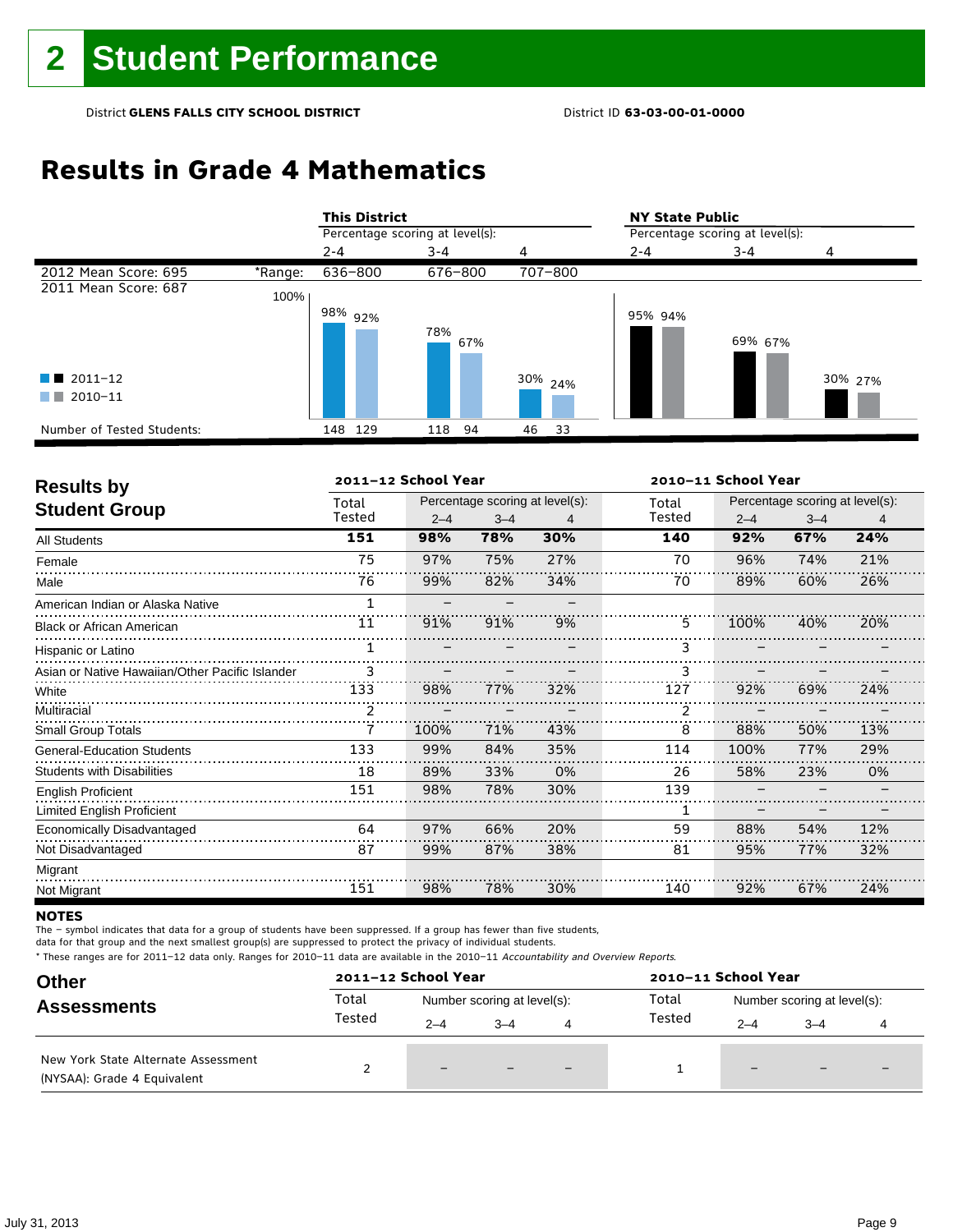## **Results in Grade 4 Science**

|                            |        | <b>This District</b>            |                    |            | <b>NY State Public</b>          |         |                    |
|----------------------------|--------|---------------------------------|--------------------|------------|---------------------------------|---------|--------------------|
|                            |        | Percentage scoring at level(s): |                    |            | Percentage scoring at level(s): |         |                    |
|                            |        | $2 - 4$                         | $3 - 4$            | 4          | $2 - 4$                         | $3 - 4$ |                    |
| 2012 Mean Score: 89        | Range: | $45 - 100$                      | $65 - 100$         | $85 - 100$ |                                 |         |                    |
| 2011 Mean Score: 83        | 100%   | 100% 99%                        | 99% <sub>92%</sub> |            | 97% 98%                         |         |                    |
|                            |        |                                 |                    | 78%<br>51% |                                 | 89% 88% | 57% <sub>52%</sub> |
| $\blacksquare$ 2011-12     |        |                                 |                    |            |                                 |         |                    |
| 2010-11                    |        |                                 |                    |            |                                 |         |                    |
| Number of Tested Students: |        | 151 137                         | 149 128            | 118 71     |                                 |         |                    |

| <b>Results by</b>                               |                | 2011-12 School Year |                                 |     | 2010-11 School Year |         |                                 |     |  |
|-------------------------------------------------|----------------|---------------------|---------------------------------|-----|---------------------|---------|---------------------------------|-----|--|
| <b>Student Group</b>                            | Total          |                     | Percentage scoring at level(s): |     | Total               |         | Percentage scoring at level(s): |     |  |
|                                                 | Tested         | $2 - 4$             | $3 - 4$                         | 4   | Tested              | $2 - 4$ | $3 - 4$                         | 4   |  |
| All Students                                    | 151            | 100%                | 99%                             | 78% | 139                 | 99%     | 92%                             | 51% |  |
| Female                                          | 74             | 100%                | 99%                             | 78% | 70                  | 100%    | 94%                             | 51% |  |
| Male                                            | 77             | 100%                | 99%                             | 78% | 69                  | 97%     | 90%                             | 51% |  |
| American Indian or Alaska Native                | $\mathfrak{p}$ |                     |                                 |     |                     |         |                                 |     |  |
| <b>Black or African American</b>                | 11             | 100%                | 100%                            | 91% | 5                   | 100%    | 100%                            | 80% |  |
| Hispanic or Latino                              |                |                     |                                 |     |                     |         |                                 |     |  |
| Asian or Native Hawaiian/Other Pacific Islander | 3              |                     |                                 |     |                     |         |                                 |     |  |
| White                                           | 132            | 100%                | 98%                             | 77% | 126                 | 98%     | 93%                             | 52% |  |
| Multiracial                                     | 2              |                     |                                 |     |                     |         |                                 |     |  |
| <b>Small Group Totals</b>                       | 8              | 100%                | 100%                            | 75% | 8                   | 100%    | 75%                             | 25% |  |
| <b>General-Education Students</b>               | 132            | 100%                | 100%                            | 86% | 113                 | 100%    | 98%                             | 60% |  |
| <b>Students with Disabilities</b>               | 19             | 100%                | 89%                             | 21% | 26                  | 92%     | 65%                             | 12% |  |
| <b>English Proficient</b>                       | 151            | 100%                | 99%                             | 78% | 138                 |         |                                 |     |  |
| Limited English Proficient                      |                |                     |                                 |     |                     |         |                                 |     |  |
| Economically Disadvantaged                      | 64             | 100%                | 98%                             | 69% | 58                  | 98%     | 88%                             | 38% |  |
| Not Disadvantaged                               | 87             | 100%                | 99%                             | 85% | 81                  | 99%     | 95%                             | 60% |  |
| Migrant                                         |                |                     |                                 |     |                     |         |                                 |     |  |
| Not Migrant                                     | 151            | 100%                | 99%                             | 78% | 139                 | 99%     | 92%                             | 51% |  |

#### **NOTES**

The – symbol indicates that data for a group of students have been suppressed. If a group has fewer than five students,

data for that group and the next smallest group(s) are suppressed to protect the privacy of individual students.

| <b>Other</b><br><b>Assessments</b>                                 |        | 2011-12 School Year         |         |                          | 2010-11 School Year |                             |                          |                          |
|--------------------------------------------------------------------|--------|-----------------------------|---------|--------------------------|---------------------|-----------------------------|--------------------------|--------------------------|
|                                                                    | Total  | Number scoring at level(s): |         |                          | Total               | Number scoring at level(s): |                          |                          |
|                                                                    | Tested | $2 - 4$                     | $3 - 4$ | 4                        | Tested              | $2 - 4$                     | $3 - 4$                  |                          |
| New York State Alternate Assessment<br>(NYSAA): Grade 4 Equivalent |        | $-$                         |         | $\overline{\phantom{0}}$ |                     | $-$                         | $\overline{\phantom{0}}$ | $\overline{\phantom{0}}$ |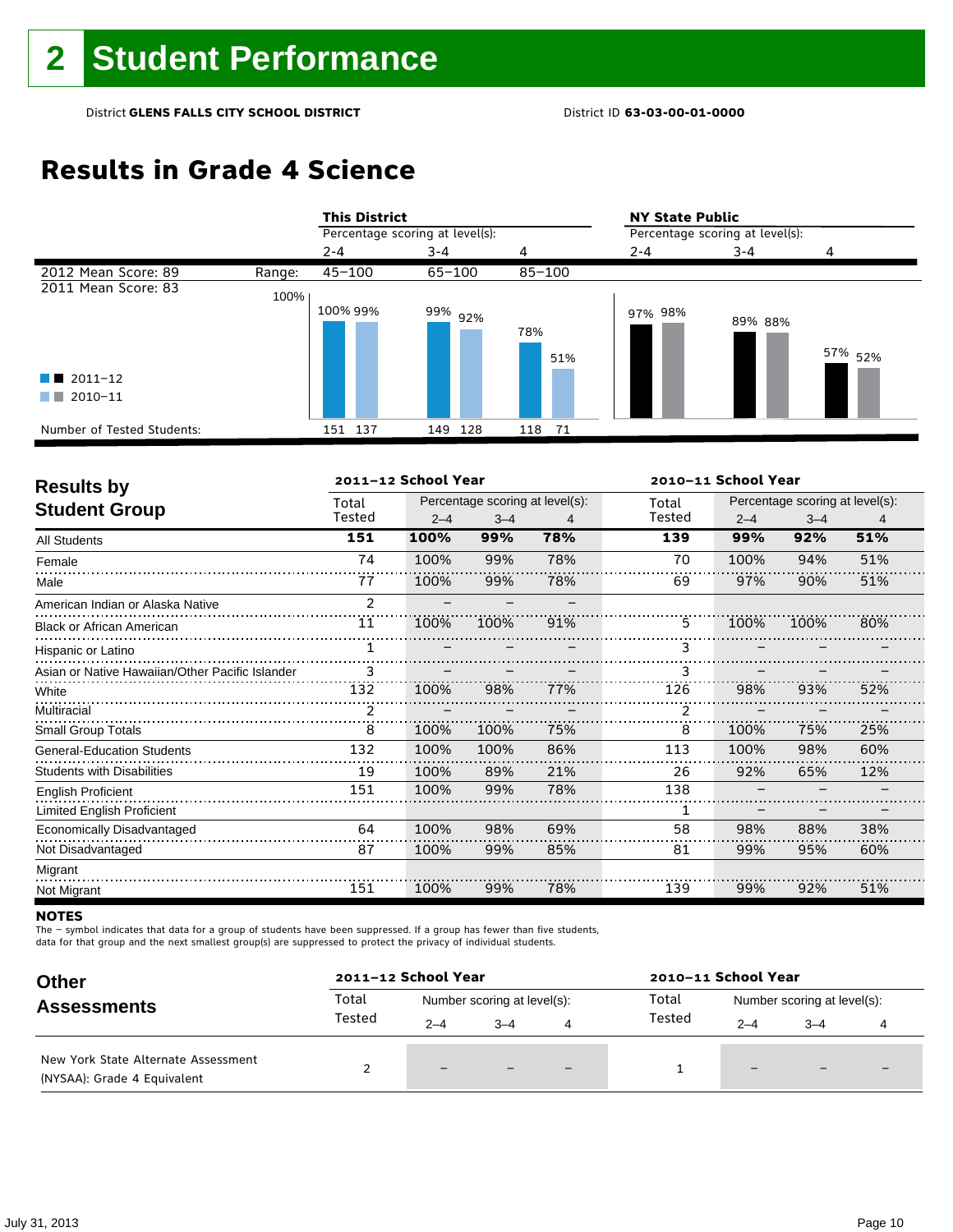# **Results in Grade 5 English Language Arts**

|                            |         | <b>This District</b>            |            |         | <b>NY State Public</b>          |                    |       |  |
|----------------------------|---------|---------------------------------|------------|---------|---------------------------------|--------------------|-------|--|
|                            |         | Percentage scoring at level(s): |            |         | Percentage scoring at level(s): |                    |       |  |
|                            |         | $2 - 4$                         | 3-4        | 4       | $2 - 4$                         | 3-4                | 4     |  |
| 2012 Mean Score: 669       | *Range: | 648-795                         | 668-795    | 700-795 |                                 |                    |       |  |
| 2011 Mean Score: 665       | 100%    |                                 |            |         |                                 |                    |       |  |
|                            |         | 89% 85%                         | $61\%$ 53% |         | 89% 89%                         | 58% <sub>54%</sub> |       |  |
| $\blacksquare$ 2011-12     |         |                                 |            |         |                                 |                    |       |  |
| 2010-11                    |         |                                 |            | 4% 5%   |                                 |                    | 5% 4% |  |
| Number of Tested Students: |         | 126<br>102                      | 87<br>63   | 6<br>5. |                                 |                    |       |  |

| <b>Results by</b>                               |        | 2011-12 School Year |                                 |    | 2010-11 School Year |         |                                 |    |
|-------------------------------------------------|--------|---------------------|---------------------------------|----|---------------------|---------|---------------------------------|----|
| <b>Student Group</b>                            | Total  |                     | Percentage scoring at level(s): |    | Total               |         | Percentage scoring at level(s): |    |
|                                                 | Tested | $2 - 4$             | $3 - 4$                         | 4  | Tested              | $2 - 4$ | $3 - 4$                         | 4  |
| <b>All Students</b>                             | 142    | 89%                 | 61%                             | 4% | 120                 | 85%     | 53%                             | 5% |
| Female                                          | 69     | 96%                 | 65%                             | 4% | 55                  | 93%     | 67%                             | 7% |
| Male                                            | 73     | 82%                 | 58%                             | 3% | 65                  | 78%     | 40%                             | 3% |
| American Indian or Alaska Native                |        |                     |                                 |    | 1                   |         |                                 |    |
| <b>Black or African American</b>                | 5      | 100%                | 20%                             | 0% | 6                   | 83%     | 50%                             | 0% |
| Hispanic or Latino                              | ٩      |                     |                                 |    | $\mathcal{P}$       |         |                                 |    |
| Asian or Native Hawaiian/Other Pacific Islander | 3      |                     |                                 |    |                     |         |                                 |    |
| White                                           | 129    | 89%                 | 63%                             | 4% | 106                 | 85%     | 53%                             | 6% |
| Multiracial                                     | 2      |                     |                                 |    |                     |         |                                 |    |
| <b>Small Group Totals</b>                       | 8      | 75%                 | 63%                             | 0% | 8                   | 88%     | 50%                             | 0% |
| <b>General-Education Students</b>               | 112    | 98%                 | 73%                             | 4% | 91                  | 97%     | 67%                             | 7% |
| <b>Students with Disabilities</b>               | 30     | 53%                 | 17%                             | 0% | 29                  | 48%     | 7%                              | 0% |
| <b>English Proficient</b>                       | 141    |                     |                                 |    | 120                 | 85%     | 53%                             | 5% |
| Limited English Proficient                      |        |                     |                                 |    |                     |         |                                 |    |
| Economically Disadvantaged                      | 66     | 82%                 | 45%                             | 0% | 59                  | 78%     | 42%                             | 7% |
| Not Disadvantaged                               | 76     | 95%                 | 75%                             | 7% | 61                  | 92%     | 62%                             | 3% |
| Migrant                                         |        |                     |                                 |    |                     |         |                                 |    |
| Not Migrant                                     | 142    | 89%                 | 61%                             | 4% | 120                 | 85%     | 53%                             | 5% |

#### **NOTES**

The – symbol indicates that data for a group of students have been suppressed. If a group has fewer than five students,

data for that group and the next smallest group(s) are suppressed to protect the privacy of individual students.

\* These ranges are for 2011–12 data only. Ranges for 2010–11 data are available in the 2010–11 Accountability and Overview Reports.

| <b>Other</b>                                                                                      |        | 2011-12 School Year |                             |     |        | 2010-11 School Year         |         |     |  |
|---------------------------------------------------------------------------------------------------|--------|---------------------|-----------------------------|-----|--------|-----------------------------|---------|-----|--|
| <b>Assessments</b>                                                                                | Total  |                     | Number scoring at level(s): |     | Total  | Number scoring at level(s): |         |     |  |
|                                                                                                   | Tested | $2 - 4$             | $3 - 4$                     | 4   | Tested | $2 - 4$                     | $3 - 4$ | 4   |  |
| New York State Alternate Assessment<br>(NYSAA): Grade 5 Equivalent                                |        |                     |                             |     |        | -                           |         |     |  |
| New York State English as a Second Language<br>Achievement Test (NYSESLAT) <sup>+</sup> : Grade 5 | O      | N/A                 | N/A                         | N/A | 0      | N/A                         | N/A     | N/A |  |
|                                                                                                   | Total  |                     |                             |     | Total  |                             |         |     |  |
| Recently Arrived LEP Students NOT Tested on<br>the ELA NYSTP: Grade 5                             | 0      | N/A                 | N/A                         | N/A | 0      | N/A                         | N/A     | N/A |  |

July 31, 2013 Page 11 † These counts represent recently arrived LEP students who used the NYSESLAT to fulfill the English language arts participation requirement.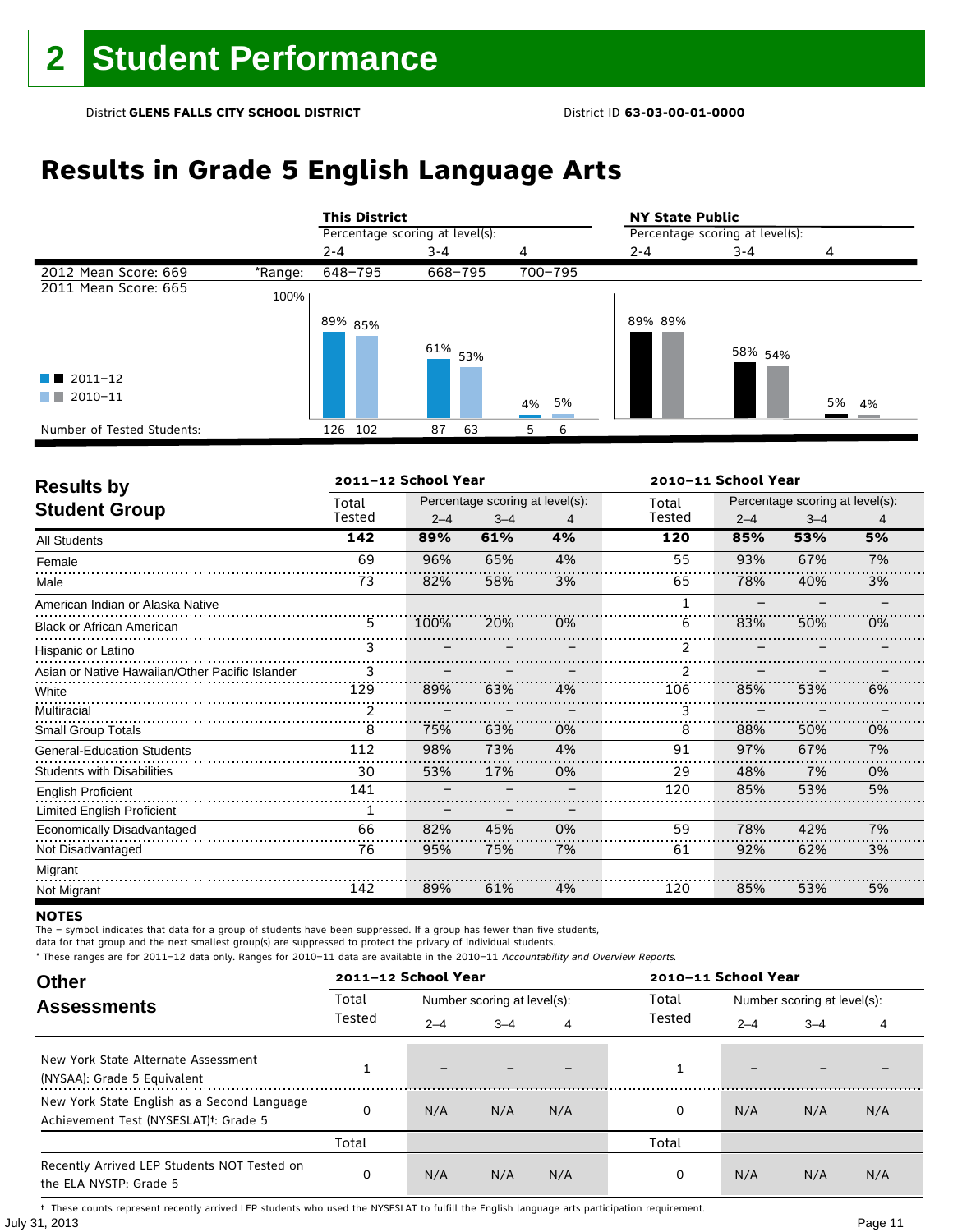## **Results in Grade 5 Mathematics**

|                            |         | <b>This District</b>            |            |          | <b>NY State Public</b>          |         |                    |  |
|----------------------------|---------|---------------------------------|------------|----------|---------------------------------|---------|--------------------|--|
|                            |         | Percentage scoring at level(s): |            |          | Percentage scoring at level(s): |         |                    |  |
|                            |         | $2 - 4$                         | $3 - 4$    | 4        | $2 - 4$                         | $3 - 4$ | 4                  |  |
| 2012 Mean Score: 672       | *Range: | 640-780                         | 676-780    | 707-780  |                                 |         |                    |  |
| 2011 Mean Score: 679       | 100%    |                                 |            |          |                                 |         |                    |  |
|                            |         | 87% 88%                         | 62%<br>46% |          | 93% 94%                         | 67% 66% |                    |  |
| $\blacksquare$ 2011-12     |         |                                 |            |          |                                 |         | <sup>28%</sup> 23% |  |
| 2010-11<br>a sa T          |         |                                 |            | 15% 16%  |                                 |         |                    |  |
| Number of Tested Students: |         | 124 105                         | 74<br>66   | 19<br>21 |                                 |         |                    |  |

| <b>Results by</b>                               | 2011-12 School Year |         |         |                                 |                | 2010-11 School Year<br>Percentage scoring at level(s):<br>$2 - 4$<br>$3 - 4$<br>4<br>62%<br>16%<br>88%<br>22%<br>91%<br>73%<br>85%<br>52%<br>11% |     |     |  |
|-------------------------------------------------|---------------------|---------|---------|---------------------------------|----------------|--------------------------------------------------------------------------------------------------------------------------------------------------|-----|-----|--|
| <b>Student Group</b>                            | Total               |         |         | Percentage scoring at level(s): | Total          |                                                                                                                                                  |     |     |  |
|                                                 | Tested              | $2 - 4$ | $3 - 4$ | 4                               | Tested         |                                                                                                                                                  |     |     |  |
| <b>All Students</b>                             | 142                 | 87%     | 46%     | 15%                             | 120            |                                                                                                                                                  |     |     |  |
| Female                                          | 69                  | 93%     | 48%     | 19%                             | 55             |                                                                                                                                                  |     |     |  |
| Male                                            | 73                  | 82%     | 45%     | 11%                             | 65             |                                                                                                                                                  |     |     |  |
| American Indian or Alaska Native                |                     |         |         |                                 | 1              |                                                                                                                                                  |     |     |  |
| <b>Black or African American</b>                | 5                   | 80%     | 20%     | 0%                              | 6              | 100%                                                                                                                                             | 50% | 0%  |  |
| Hispanic or Latino                              | 3                   |         |         |                                 | $\overline{2}$ |                                                                                                                                                  |     |     |  |
| Asian or Native Hawaiian/Other Pacific Islander | 3                   |         |         |                                 | $\overline{2}$ |                                                                                                                                                  |     |     |  |
| White                                           | 129                 | 88%     | 48%     | 16%                             | 106            | 87%                                                                                                                                              | 62% | 18% |  |
| Multiracial                                     | 2                   |         |         |                                 | 3              |                                                                                                                                                  |     |     |  |
| <b>Small Group Totals</b>                       | 8                   | 75%     | 38%     | 13%                             | 8              | 88%                                                                                                                                              | 63% | 0%  |  |
| <b>General-Education Students</b>               | 112                 | 98%     | 56%     | 18%                             | 91             | 98%                                                                                                                                              | 77% | 21% |  |
| <b>Students with Disabilities</b>               | 30                  | 47%     | 10%     | 3%                              | 29             | 55%                                                                                                                                              | 14% | 0%  |  |
| <b>English Proficient</b>                       | 141                 |         |         |                                 | 120            | 88%                                                                                                                                              | 62% | 16% |  |
| <b>Limited English Proficient</b>               |                     |         |         |                                 |                |                                                                                                                                                  |     |     |  |
| Economically Disadvantaged                      | 66                  | 77%     | 24%     | 6%                              | 59             | 81%                                                                                                                                              | 53% | 10% |  |
| Not Disadvantaged                               | 76                  | 96%     | 66%     | 22%                             | 61             | 93%                                                                                                                                              | 70% | 21% |  |
| Migrant                                         |                     |         |         |                                 |                |                                                                                                                                                  |     |     |  |
| Not Migrant                                     | 142                 | 87%     | 46%     | 15%                             | 120            | 88%                                                                                                                                              | 62% | 16% |  |

#### **NOTES**

The – symbol indicates that data for a group of students have been suppressed. If a group has fewer than five students,

data for that group and the next smallest group(s) are suppressed to protect the privacy of individual students.

| <b>Other</b>                                                       |        | 2011-12 School Year         |         |   | 2010-11 School Year                  |         |                          |                          |  |
|--------------------------------------------------------------------|--------|-----------------------------|---------|---|--------------------------------------|---------|--------------------------|--------------------------|--|
| <b>Assessments</b>                                                 | Total  | Number scoring at level(s): |         |   | Total<br>Number scoring at level(s): |         |                          |                          |  |
|                                                                    | Tested | $2 - 4$                     | $3 - 4$ | 4 | Tested                               | $2 - 4$ | $3 - 4$                  |                          |  |
| New York State Alternate Assessment<br>(NYSAA): Grade 5 Equivalent |        | $-$                         |         |   |                                      | $-$     | $\overline{\phantom{0}}$ | $\overline{\phantom{0}}$ |  |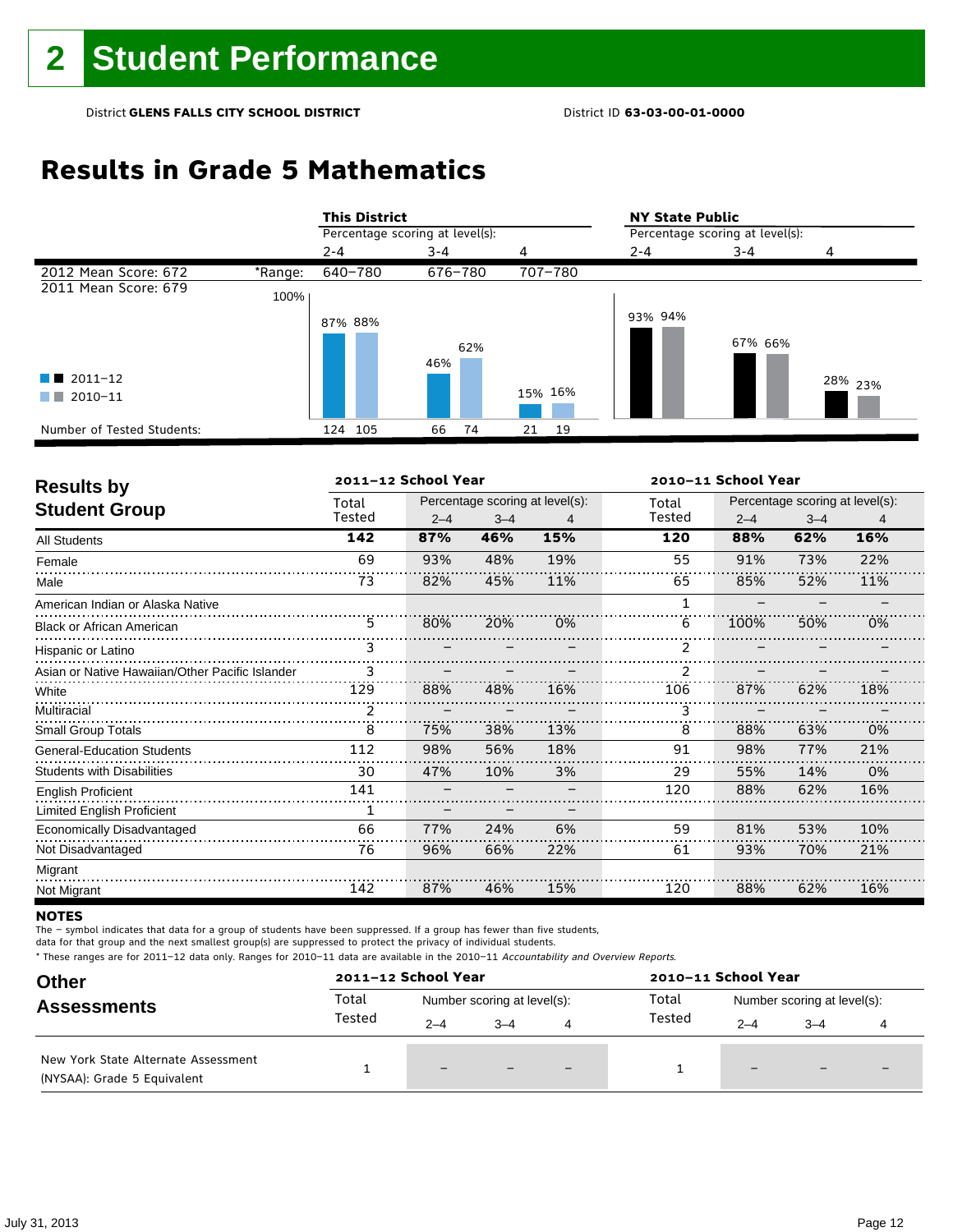# **Results in Grade 6 English Language Arts**

|                            |         | <b>This District</b>            |            |          | <b>NY State Public</b>          |         |          |  |
|----------------------------|---------|---------------------------------|------------|----------|---------------------------------|---------|----------|--|
|                            |         | Percentage scoring at level(s): |            |          | Percentage scoring at level(s): |         |          |  |
|                            |         | $2 - 4$                         | $3 - 4$    | 4        | $2 - 4$                         | $3 - 4$ | 4        |  |
| 2012 Mean Score: 663       | *Range: | 644-785                         | 662-785    | 694-785  |                                 |         |          |  |
| 2011 Mean Score: 664       | 100%    |                                 |            |          |                                 |         |          |  |
|                            |         | 88% 92%                         | 65%<br>55% |          | 89% 88%                         | 56% 56% |          |  |
| $\blacksquare$ 2011-12     |         |                                 |            |          |                                 |         |          |  |
| 2010-11<br>a ka            |         |                                 |            | 4%<br>1% |                                 |         | 4%<br>2% |  |
| Number of Tested Students: |         | 130<br>106                      | 93<br>67   | 6        |                                 |         |          |  |

| <b>Results by</b>                               |               | 2011-12 School Year<br>2010-11 School Year |                                 |    |        |         |                                 |    |  |  |
|-------------------------------------------------|---------------|--------------------------------------------|---------------------------------|----|--------|---------|---------------------------------|----|--|--|
| <b>Student Group</b>                            | Total         |                                            | Percentage scoring at level(s): |    | Total  |         | Percentage scoring at level(s): |    |  |  |
|                                                 | Tested        | $2 - 4$                                    | $3 - 4$                         | 4  | Tested | $2 - 4$ | $3 - 4$                         | 4  |  |  |
| All Students                                    | 121           | 88%                                        | 55%                             | 1% | 142    | 92%     | 65%                             | 4% |  |  |
| Female                                          | 57            | 95%                                        | 74%                             | 2% | 65     | 95%     | 74%                             | 6% |  |  |
| Male                                            | 64            | 81%                                        | 39%                             | 0% | 77     | 88%     | 58%                             | 3% |  |  |
| American Indian or Alaska Native                | 1             |                                            |                                 |    |        |         |                                 |    |  |  |
| <b>Black or African American</b>                | 5             | 80%                                        | 20%                             | 0% | 3.     |         |                                 |    |  |  |
| Hispanic or Latino                              | $\mathcal{P}$ |                                            |                                 |    |        |         |                                 |    |  |  |
| Asian or Native Hawaiian/Other Pacific Islander | $\mathcal{P}$ |                                            |                                 |    |        |         |                                 |    |  |  |
| White                                           | 108           | 89%                                        | 57%                             | 1% | 132    | 92%     | 67%                             | 5% |  |  |
| Multiracial                                     | 3             |                                            |                                 |    |        |         |                                 |    |  |  |
| Small Group Totals                              | 8             | 75%                                        | 50%                             | 0% | 10     | 90%     | 50%                             | 0% |  |  |
| <b>General-Education Students</b>               | 90            | 97%                                        | 69%                             | 1% | 111    | 99%     | 80%                             | 5% |  |  |
| <b>Students with Disabilities</b>               | 31            | 61%                                        | 16%                             | 0% | 31     | 65%     | 13%                             | 0% |  |  |
| <b>English Proficient</b>                       | 121           | 88%                                        | 55%                             | 1% | 142    | 92%     | 65%                             | 4% |  |  |
| Limited English Proficient                      |               |                                            |                                 |    |        |         |                                 |    |  |  |
| Economically Disadvantaged                      | 60            | 83%                                        | 43%                             | 0% | 17     | 94%     | 65%                             | 0% |  |  |
| Not Disadvantaged                               | 61            | 92%                                        | 67%                             | 2% | 125    | 91%     | 66%                             | 5% |  |  |
| Migrant                                         |               |                                            |                                 |    |        |         |                                 |    |  |  |
| Not Migrant                                     | 121           | 88%                                        | 55%                             | 1% | 142    | 92%     | 65%                             | 4% |  |  |

#### **NOTES**

The – symbol indicates that data for a group of students have been suppressed. If a group has fewer than five students,

data for that group and the next smallest group(s) are suppressed to protect the privacy of individual students.

\* These ranges are for 2011–12 data only. Ranges for 2010–11 data are available in the 2010–11 Accountability and Overview Reports.

| <b>Other</b>                                                                                      |        | 2011-12 School Year<br>2010-11 School Year |                                      |     |        |         |                             |     |  |  |
|---------------------------------------------------------------------------------------------------|--------|--------------------------------------------|--------------------------------------|-----|--------|---------|-----------------------------|-----|--|--|
| <b>Assessments</b>                                                                                | Total  |                                            | Total<br>Number scoring at level(s): |     |        |         | Number scoring at level(s): |     |  |  |
|                                                                                                   | Tested | $2 - 4$                                    | $3 - 4$                              | 4   | Tested | $2 - 4$ | $3 - 4$                     | 4   |  |  |
| New York State Alternate Assessment<br>(NYSAA): Grade 6 Equivalent                                |        |                                            |                                      |     | 0      |         |                             |     |  |  |
| New York State English as a Second Language<br>Achievement Test (NYSESLAT) <sup>+</sup> : Grade 6 | O      | N/A                                        | N/A                                  | N/A | 0      | N/A     | N/A                         | N/A |  |  |
|                                                                                                   | Total  |                                            |                                      |     | Total  |         |                             |     |  |  |
| Recently Arrived LEP Students NOT Tested on<br>the ELA NYSTP: Grade 6                             | 0      | N/A                                        | N/A                                  | N/A | 0      | N/A     | N/A                         | N/A |  |  |

July 31, 2013 Page 13 † These counts represent recently arrived LEP students who used the NYSESLAT to fulfill the English language arts participation requirement.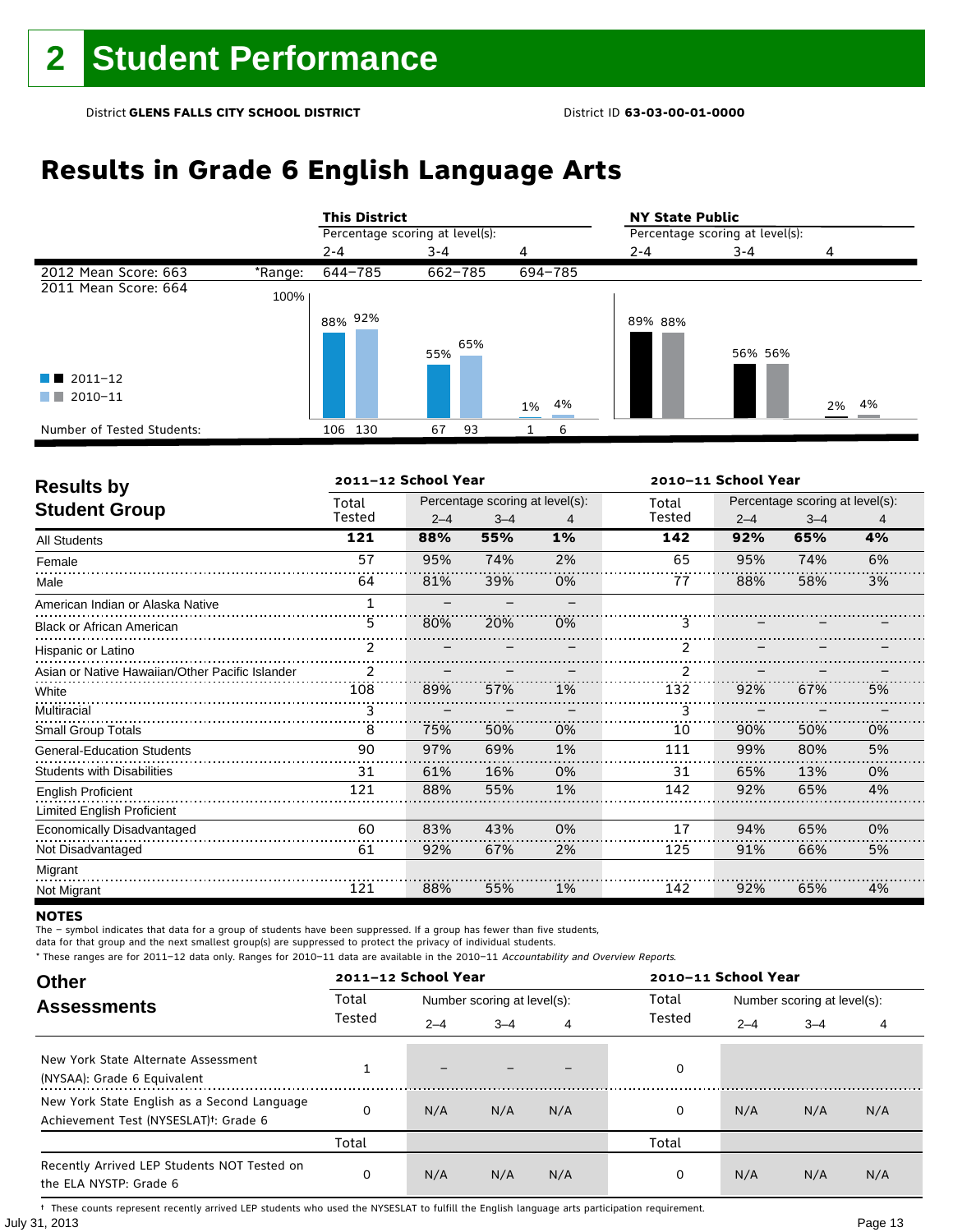## **Results in Grade 6 Mathematics**

|                            |         | <b>This District</b>            |            |          | <b>NY State Public</b>          |         |                    |  |
|----------------------------|---------|---------------------------------|------------|----------|---------------------------------|---------|--------------------|--|
|                            |         | Percentage scoring at level(s): |            |          | Percentage scoring at level(s): |         |                    |  |
|                            |         | $2 - 4$                         | $3 - 4$    | 4        | 2-4                             | $3 - 4$ |                    |  |
| 2012 Mean Score: 665       | *Range: | 640-780                         | 674-780    | 700-780  |                                 |         |                    |  |
| 2011 Mean Score: 682       | 100%    |                                 |            |          |                                 |         |                    |  |
|                            |         | 95%<br>87%                      | 64%<br>43% |          | 92% 92%                         | 65% 63% |                    |  |
| $\blacksquare$ 2011-12     |         |                                 |            | 24%      |                                 |         | 31% <sub>26%</sub> |  |
| 2010-11<br>a sa na         |         |                                 |            | 9%       |                                 |         |                    |  |
| Number of Tested Students: |         | 134<br>105                      | 90<br>52   | 34<br>11 |                                 |         |                    |  |

| <b>Results by</b>                               |        | 2011-12 School Year |                                 |     | 2010-11 School Year |         |                                 |     |  |
|-------------------------------------------------|--------|---------------------|---------------------------------|-----|---------------------|---------|---------------------------------|-----|--|
|                                                 | Total  |                     | Percentage scoring at level(s): |     | Total               |         | Percentage scoring at level(s): |     |  |
| <b>Student Group</b>                            | Tested | $2 - 4$             | $3 - 4$                         | 4   | Tested              | $2 - 4$ | $3 - 4$                         | 4   |  |
| All Students                                    | 121    | 87%                 | 43%                             | 9%  | 141                 | 95%     | 64%                             | 24% |  |
| Female                                          | 57     | 95%                 | 61%                             | 14% | 65                  | 95%     | 63%                             | 23% |  |
| Male                                            | 64     | 80%                 | 27%                             | 5%  | 76                  | 95%     | 64%                             | 25% |  |
| American Indian or Alaska Native                | 1      |                     |                                 |     |                     |         |                                 |     |  |
| <b>Black or African American</b>                | 5      | 80%                 | 0%                              | 0%  | 3                   |         |                                 |     |  |
| Hispanic or Latino                              | 2      |                     |                                 |     | $\mathcal{P}$       |         |                                 |     |  |
| Asian or Native Hawaiian/Other Pacific Islander | 2      |                     |                                 |     |                     |         |                                 |     |  |
| White                                           | 108    | 87%                 | 44%                             | 10% | 131                 | 95%     | 66%                             | 24% |  |
| Multiracial                                     | 3      |                     |                                 |     |                     |         |                                 |     |  |
| <b>Small Group Totals</b>                       | 8      | 88%                 | 50%                             | 0%  | 10                  | 90%     | 30%                             | 20% |  |
| <b>General-Education Students</b>               | 90     | 96%                 | 57%                             | 12% | 110                 | 100%    | 76%                             | 31% |  |
| <b>Students with Disabilities</b>               | 31     | 61%                 | 3%                              | 0%  | 31                  | 77%     | 19%                             | 0%  |  |
| <b>English Proficient</b>                       | 121    | 87%                 | 43%                             | 9%  | 141                 | 95%     | 64%                             | 24% |  |
| Limited English Proficient                      |        |                     |                                 |     |                     |         |                                 |     |  |
| Economically Disadvantaged                      | 60     | 83%                 | 30%                             | 2%  | 17                  | 94%     | 41%                             | 12% |  |
| Not Disadvantaged                               | 61     | 90%                 | 56%                             | 16% | 124                 | 95%     | 67%                             | 26% |  |
| Migrant                                         |        |                     |                                 |     |                     |         |                                 |     |  |
| Not Migrant                                     | 121    | 87%                 | 43%                             | 9%  | 141                 | 95%     | 64%                             | 24% |  |

#### **NOTES**

The – symbol indicates that data for a group of students have been suppressed. If a group has fewer than five students,

data for that group and the next smallest group(s) are suppressed to protect the privacy of individual students.

| <b>Other</b>                                                       | 2011-12 School Year |                             |         |  | 2010-11 School Year                  |         |         |  |
|--------------------------------------------------------------------|---------------------|-----------------------------|---------|--|--------------------------------------|---------|---------|--|
| <b>Assessments</b>                                                 | Total               | Number scoring at level(s): |         |  | Total<br>Number scoring at level(s): |         |         |  |
|                                                                    | Tested              | $2 - 4$                     | $3 - 4$ |  | Tested                               | $2 - 4$ | $3 - 4$ |  |
| New York State Alternate Assessment<br>(NYSAA): Grade 6 Equivalent |                     | $-$                         |         |  | 0                                    |         |         |  |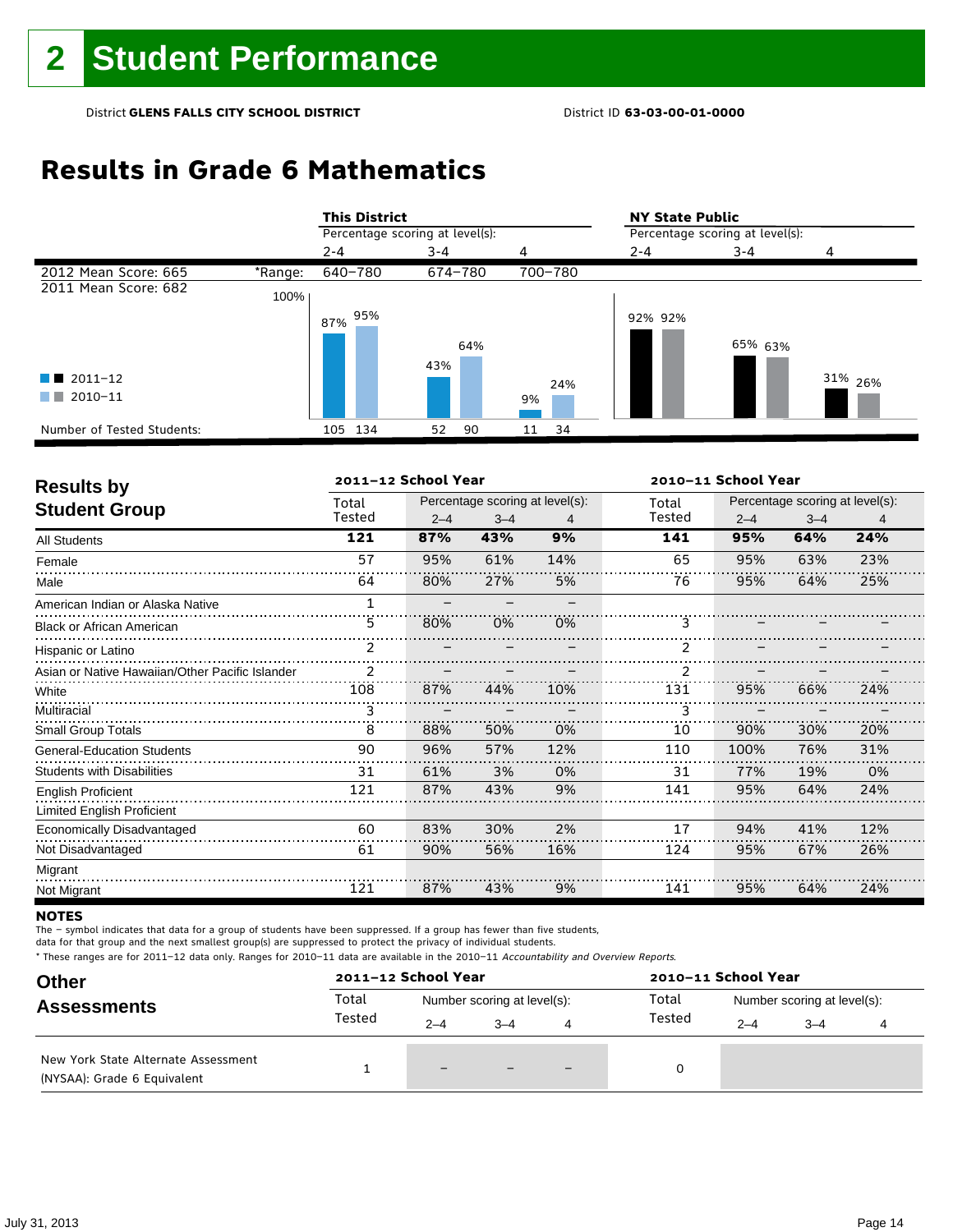# **Results in Grade 7 English Language Arts**

|                            |         | <b>This District</b>            |                    |         | <b>NY State Public</b>          |                    |       |  |
|----------------------------|---------|---------------------------------|--------------------|---------|---------------------------------|--------------------|-------|--|
|                            |         | Percentage scoring at level(s): |                    |         | Percentage scoring at level(s): |                    |       |  |
|                            |         | $2 - 4$                         | $3 - 4$            |         | $2 - 4$                         | $3 - 4$            | 4     |  |
| 2012 Mean Score: 665       | *Range: | 642-790                         | 665-790            | 698-790 |                                 |                    |       |  |
| 2011 Mean Score: 666       | 100%    |                                 |                    |         |                                 |                    |       |  |
|                            |         | 92% 94%                         |                    |         | 92% 91%                         |                    |       |  |
|                            |         |                                 | 54% <sup>59%</sup> |         |                                 | 52% <sub>48%</sub> |       |  |
| $\blacksquare$ 2011-12     |         |                                 |                    |         |                                 |                    |       |  |
| 2010-11<br>a katika        |         |                                 |                    | 3% 1%   |                                 |                    | 4% 4% |  |
| Number of Tested Students: |         | 151 143                         | 89<br>89           | 5       |                                 |                    |       |  |

| <b>Results by</b>                               |        | 2011-12 School Year |                                 |     |        |                                 |         | 2010-11 School Year |  |  |  |
|-------------------------------------------------|--------|---------------------|---------------------------------|-----|--------|---------------------------------|---------|---------------------|--|--|--|
| <b>Student Group</b>                            | Total  |                     | Percentage scoring at level(s): |     | Total  | Percentage scoring at level(s): |         |                     |  |  |  |
|                                                 | Tested | $2 - 4$             | $3 - 4$                         | 4   | Tested | $2 - 4$                         | $3 - 4$ | 4                   |  |  |  |
| <b>All Students</b>                             | 164    | 92%                 | 54%                             | 3%  | 152    | 94%                             | 59%     | 1%                  |  |  |  |
| Female                                          | 71     | 96%                 | 65%                             | 3%  | 77     | 96%                             | 66%     | 1%                  |  |  |  |
| Male                                            | 93     | 89%                 | 46%                             | 3%  | 75     | 92%                             | 51%     | 0%                  |  |  |  |
| American Indian or Alaska Native                |        |                     |                                 |     |        |                                 |         |                     |  |  |  |
| <b>Black or African American</b>                | 5      | 100%                | 0%                              | 0%  | 10     |                                 |         |                     |  |  |  |
| Hispanic or Latino                              | 3      |                     |                                 |     |        |                                 |         |                     |  |  |  |
| Asian or Native Hawaiian/Other Pacific Islander | 3      |                     |                                 |     |        |                                 |         |                     |  |  |  |
| White                                           | 147    | 93%                 | 57%                             | 3%  | 139    | 94%                             | 59%     | 1%                  |  |  |  |
| Multiracial                                     | 6      | 67%                 | 33%                             | 0%  |        |                                 |         |                     |  |  |  |
| <b>Small Group Totals</b>                       | 6      | 83%                 | 50%                             | 17% | 13     | 92%                             | 54%     | 0%                  |  |  |  |
| <b>General-Education Students</b>               | 129    | 98%                 | 64%                             | 4%  | 131    | 99%                             | 66%     | 1%                  |  |  |  |
| <b>Students with Disabilities</b>               | 35     | 69%                 | 17%                             | 0%  | 21     | 62%                             | 14%     | 0%                  |  |  |  |
| <b>English Proficient</b>                       | 164    | 92%                 | 54%                             | 3%  | 152    | 94%                             | 59%     | 1%                  |  |  |  |
| <b>Limited English Proficient</b>               |        |                     |                                 |     |        |                                 |         |                     |  |  |  |
| Economically Disadvantaged                      | 69     | 88%                 | 35%                             | 1%  | 26     | 85%                             | 46%     | 0%                  |  |  |  |
| Not Disadvantaged                               | 95     | 95%                 | 68%                             | 4%  | 126    | 96%                             | 61%     | 1%                  |  |  |  |
| Migrant                                         |        |                     |                                 |     |        |                                 |         |                     |  |  |  |
| Not Migrant                                     | 164    | 92%                 | 54%                             | 3%  | 152    | 94%                             | 59%     | 1%                  |  |  |  |

#### **NOTES**

The – symbol indicates that data for a group of students have been suppressed. If a group has fewer than five students,

data for that group and the next smallest group(s) are suppressed to protect the privacy of individual students.

\* These ranges are for 2011–12 data only. Ranges for 2010–11 data are available in the 2010–11 Accountability and Overview Reports.

| <b>Other</b>                                                                                      |        | 2011-12 School Year |                             |     |        | 2010-11 School Year         |         |     |  |
|---------------------------------------------------------------------------------------------------|--------|---------------------|-----------------------------|-----|--------|-----------------------------|---------|-----|--|
| <b>Assessments</b>                                                                                | Total  |                     | Number scoring at level(s): |     | Total  | Number scoring at level(s): |         |     |  |
|                                                                                                   | Tested | $2 - 4$             | $3 - 4$                     | 4   | Tested | $2 - 4$                     | $3 - 4$ | 4   |  |
| New York State Alternate Assessment<br>(NYSAA): Grade 7 Equivalent                                |        |                     |                             |     |        | -                           |         |     |  |
| New York State English as a Second Language<br>Achievement Test (NYSESLAT) <sup>+</sup> : Grade 7 |        | N/A                 | N/A                         | N/A | 0      | N/A                         | N/A     | N/A |  |
|                                                                                                   | Total  |                     |                             |     | Total  |                             |         |     |  |
| Recently Arrived LEP Students NOT Tested on<br>the ELA NYSTP: Grade 7                             |        | N/A                 | N/A                         | N/A | 0      | N/A                         | N/A     | N/A |  |

July 31, 2013 Page 15 † These counts represent recently arrived LEP students who used the NYSESLAT to fulfill the English language arts participation requirement.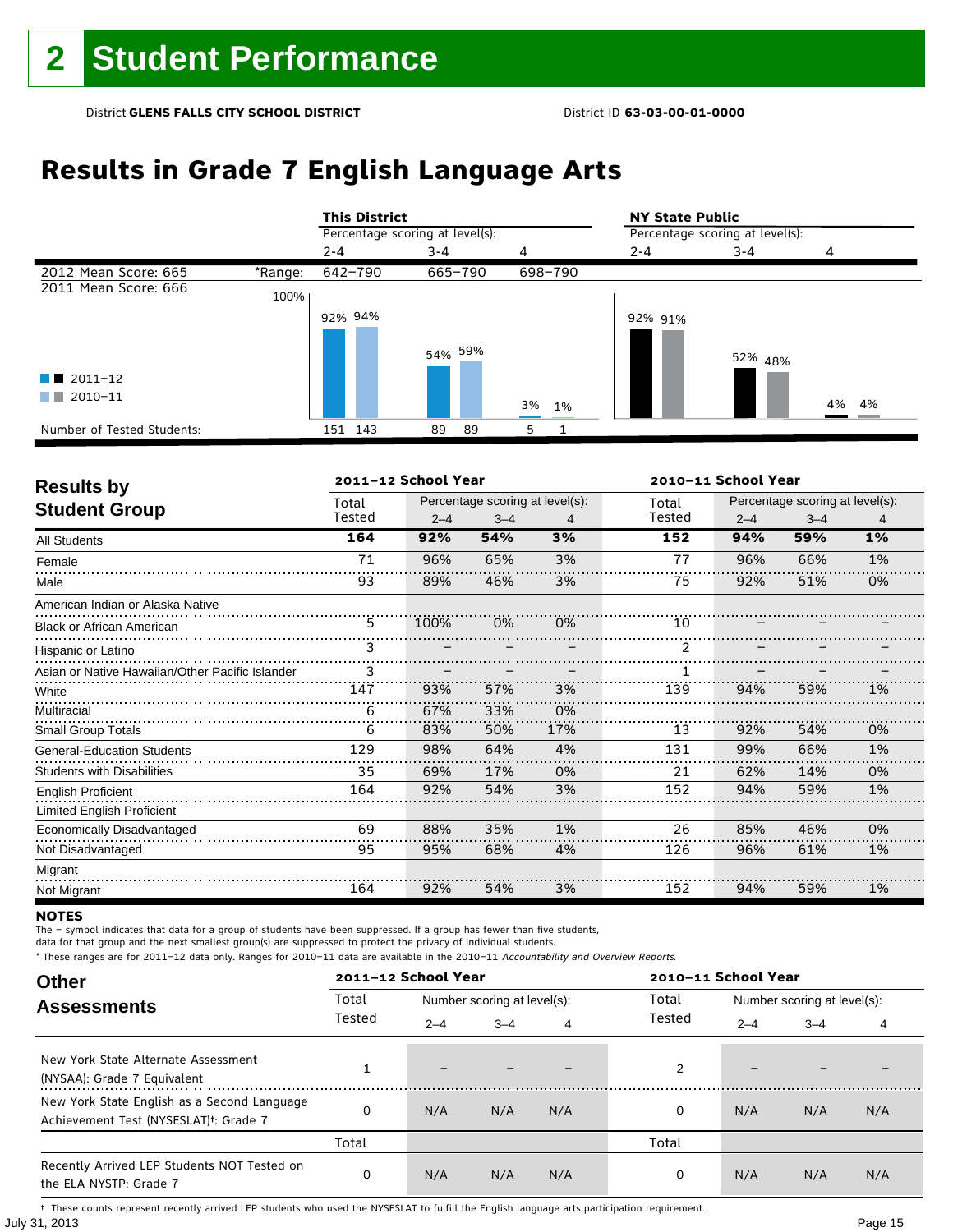## **Results in Grade 7 Mathematics**

|                                             |         | <b>This District</b>            |            |          | <b>NY State Public</b><br>Percentage scoring at level(s): |         |         |  |
|---------------------------------------------|---------|---------------------------------|------------|----------|-----------------------------------------------------------|---------|---------|--|
|                                             |         | Percentage scoring at level(s): |            |          |                                                           |         |         |  |
|                                             |         | $2 - 4$                         | $3 - 4$    | 4        | $2 - 4$                                                   | $3 - 4$ | 4       |  |
| 2012 Mean Score: 683                        | *Range: | 639-800                         | 670-800    | 694-800  |                                                           |         |         |  |
| 2011 Mean Score: 685                        | 100%    |                                 |            |          |                                                           |         |         |  |
| $\blacksquare$ 2011-12<br>2010-11<br>a sa T |         | 95% 96%                         | 80%<br>71% | 38% 41%  | 91% 92%                                                   | 65% 65% | 31% 30% |  |
| Number of Tested Students:                  |         | 155<br>146                      | 115<br>121 | 62<br>63 |                                                           |         |         |  |

| <b>Results by</b>                               |        | 2011-12 School Year |         |                                 | 2010-11 School Year |                                 |         |     |  |
|-------------------------------------------------|--------|---------------------|---------|---------------------------------|---------------------|---------------------------------|---------|-----|--|
|                                                 | Total  |                     |         | Percentage scoring at level(s): | Total               | Percentage scoring at level(s): |         |     |  |
| <b>Student Group</b>                            | Tested | $2 - 4$             | $3 - 4$ | 4                               | Tested              | $2 - 4$                         | $3 - 4$ | 4   |  |
| <b>All Students</b>                             | 163    | 95%                 | 71%     | 38%                             | 152                 | 96%                             | 80%     | 41% |  |
| Female                                          | 71     | 97%                 | 75%     | 41%                             | 77                  | 99%                             | 83%     | 45% |  |
| Male                                            | 92     | 93%                 | 67%     | 36%                             | 75                  | 93%                             | 76%     | 37% |  |
| American Indian or Alaska Native                |        |                     |         |                                 |                     |                                 |         |     |  |
| <b>Black or African American</b>                | 5      | 100%                | 20%     | 0%                              | 10                  |                                 |         |     |  |
| Hispanic or Latino                              | 3      |                     |         |                                 | $\mathcal{P}$       |                                 |         |     |  |
| Asian or Native Hawaiian/Other Pacific Islander | 3      |                     |         |                                 |                     |                                 |         |     |  |
| White                                           | 146    | 95%                 | 75%     | 40%                             | 139                 | 96%                             | 80%     | 42% |  |
| Multiracial                                     | 6      | 100%                | 17%     | 0%                              |                     |                                 |         |     |  |
| <b>Small Group Totals</b>                       | 6      | 83%                 | 67%     | 50%                             | 13                  | 100%                            | 77%     | 31% |  |
| <b>General-Education Students</b>               | 129    | 100%                | 81%     | 46%                             | 131                 | 99%                             | 89%     | 48% |  |
| <b>Students with Disabilities</b>               | 34     | 76%                 | 32%     | 9%                              | 21                  | 76%                             | 19%     | 0%  |  |
| <b>English Proficient</b>                       | 163    | 95%                 | 71%     | 38%                             | 152                 | 96%                             | 80%     | 41% |  |
| <b>Limited English Proficient</b>               |        |                     |         |                                 |                     |                                 |         |     |  |
| Economically Disadvantaged                      | 69     | 94%                 | 55%     | 17%                             | 26                  | 96%                             | 65%     | 27% |  |
| Not Disadvantaged                               | 94     | 96%                 | 82%     | 53%                             | 126                 | 96%                             | 83%     | 44% |  |
| Migrant                                         |        |                     |         |                                 |                     |                                 |         |     |  |
| Not Migrant                                     | 163    | 95%                 | 71%     | 38%                             | 152                 | 96%                             | 80%     | 41% |  |

#### **NOTES**

The – symbol indicates that data for a group of students have been suppressed. If a group has fewer than five students,

data for that group and the next smallest group(s) are suppressed to protect the privacy of individual students.

| <b>Other</b><br><b>Assessments</b>                                 | 2011-12 School Year |                             |         |     | 2010-11 School Year |                             |                          |  |
|--------------------------------------------------------------------|---------------------|-----------------------------|---------|-----|---------------------|-----------------------------|--------------------------|--|
|                                                                    | Total               | Number scoring at level(s): |         |     | Total               | Number scoring at level(s): |                          |  |
|                                                                    | Tested              | $2 - 4$                     | $3 - 4$ | 4   | Tested              | $2 - 4$                     | $3 - 4$                  |  |
| New York State Alternate Assessment<br>(NYSAA): Grade 7 Equivalent |                     | $\qquad \qquad -$           |         | $-$ |                     | $\qquad \qquad -$           | $\overline{\phantom{0}}$ |  |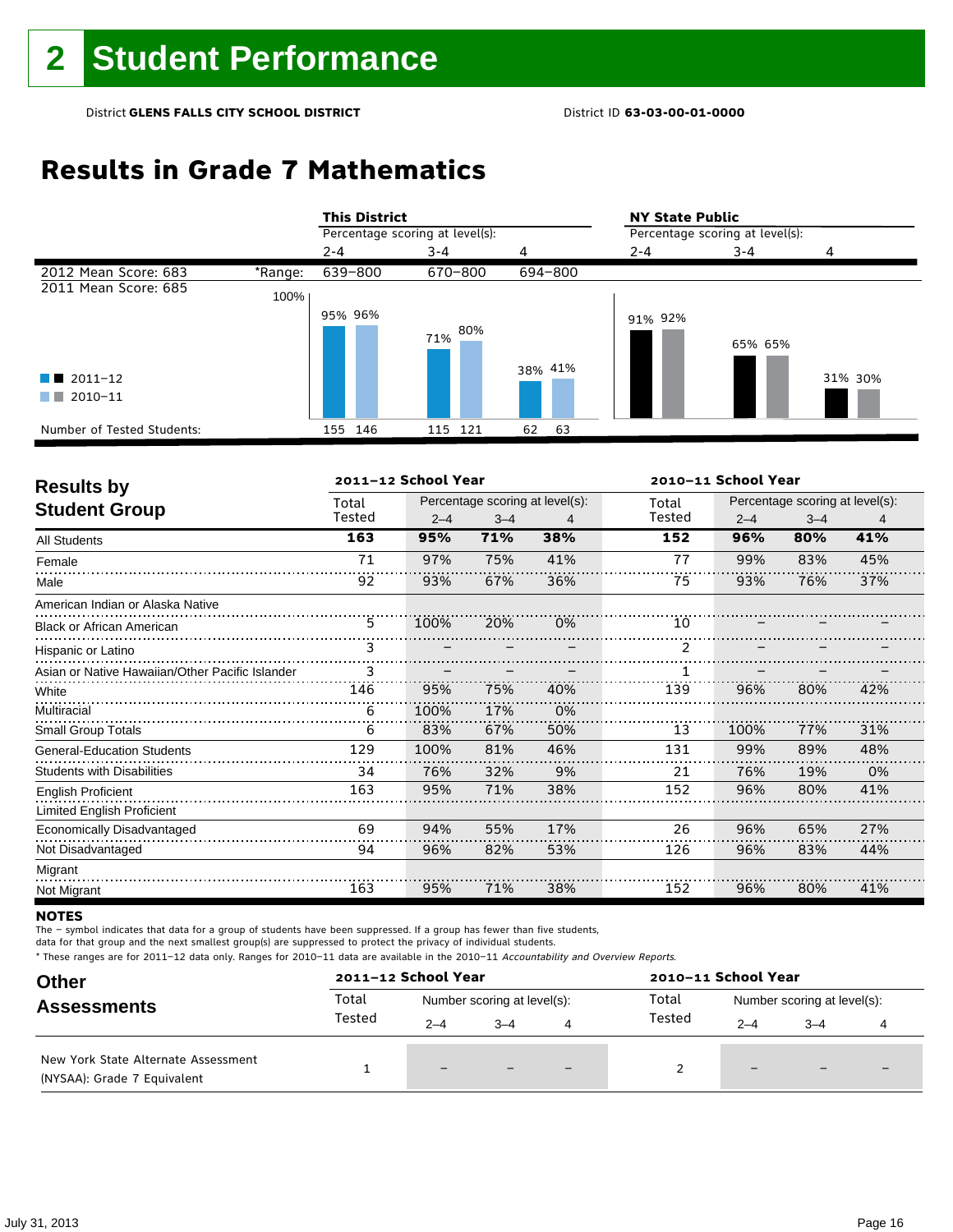# **Results in Grade 8 English Language Arts**

|                            |         | <b>This District</b>            |              |         | <b>NY State Public</b>          |         |       |  |
|----------------------------|---------|---------------------------------|--------------|---------|---------------------------------|---------|-------|--|
|                            |         | Percentage scoring at level(s): |              |         | Percentage scoring at level(s): |         |       |  |
|                            |         | $2 - 4$                         | $3 - 4$<br>4 |         | $2 - 4$                         | $3 - 4$ | 4     |  |
| 2012 Mean Score: 660       | *Range: | 628-790                         | 658-790      | 699-790 |                                 |         |       |  |
| 2011 Mean Score: 658       | 100%    |                                 |              |         |                                 |         |       |  |
|                            |         | 95% 94%                         |              |         | 93% 92%                         |         |       |  |
|                            |         |                                 | 58% 51%      |         |                                 | 50% 47% |       |  |
| $\blacksquare$ 2011-12     |         |                                 |              |         |                                 |         |       |  |
| 2010-11<br>a sa T          |         |                                 |              | 2% 3%   |                                 |         | 2% 2% |  |
| Number of Tested Students: |         | 144<br>166                      | 88<br>89     | 5<br>3  |                                 |         |       |  |

| <b>Results by</b>                               |        | 2011-12 School Year |                                 |    | 2010-11 School Year |         |                                 |     |
|-------------------------------------------------|--------|---------------------|---------------------------------|----|---------------------|---------|---------------------------------|-----|
| <b>Student Group</b>                            | Total  |                     | Percentage scoring at level(s): |    | Total               |         | Percentage scoring at level(s): |     |
|                                                 | Tested | $2 - 4$             | $3 - 4$                         | 4  | Tested              | $2 - 4$ | $3 - 4$                         | 4   |
| <b>All Students</b>                             | 151    | 95%                 | 58%                             | 2% | 176                 | 94%     | 51%                             | 3%  |
| Female                                          | 78     | 97%                 | 65%                             | 4% | 86                  | 97%     | 62%                             | 5%  |
| Male                                            | 73     | 93%                 | 51%                             | 0% | 90                  | 92%     | 40%                             | 1%  |
| American Indian or Alaska Native                |        |                     |                                 |    | 1                   |         |                                 |     |
| <b>Black or African American</b>                | 8      | 100%                | 38%                             | 0% | 9                   | 100%    | 22%                             | 11% |
| Hispanic or Latino                              | 3      |                     |                                 |    | 4                   |         |                                 |     |
| Asian or Native Hawaiian/Other Pacific Islander |        |                     |                                 |    |                     |         |                                 |     |
| White                                           | 138    | 96%                 | 61%                             | 2% | 159                 | 94%     | 51%                             | 3%  |
| Multiracial                                     |        |                     |                                 |    |                     |         |                                 |     |
| <b>Small Group Totals</b>                       | 5      | 80%                 | 20%                             | 0% | 8                   | 100%    | 75%                             | 0%  |
| <b>General-Education Students</b>               | 132    | 98%                 | 66%                             | 2% | 151                 | 97%     | 58%                             | 3%  |
| <b>Students with Disabilities</b>               | 19     | 74%                 | 5%                              | 0% | 25                  | 76%     | 4%                              | 0%  |
| <b>English Proficient</b>                       | 151    | 95%                 | 58%                             | 2% | 176                 | 94%     | 51%                             | 3%  |
| Limited English Proficient                      |        |                     |                                 |    |                     |         |                                 |     |
| Economically Disadvantaged                      | 71     | 94%                 | 46%                             | 1% | 12                  | 83%     | 42%                             | 0%  |
| Not Disadvantaged                               | 80     | 96%                 | 69%                             | 3% | 164                 | 95%     | 51%                             | 3%  |
| Migrant                                         |        |                     |                                 |    |                     |         |                                 |     |
| Not Migrant                                     | 151    | 95%                 | 58%                             | 2% | 176                 | 94%     | 51%                             | 3%  |

#### **NOTES**

The – symbol indicates that data for a group of students have been suppressed. If a group has fewer than five students,

data for that group and the next smallest group(s) are suppressed to protect the privacy of individual students.

\* These ranges are for 2011–12 data only. Ranges for 2010–11 data are available in the 2010–11 Accountability and Overview Reports.

| <b>Other</b>                                                                                      |        | 2011-12 School Year |                             |     | 2010-11 School Year |                             |         |     |  |
|---------------------------------------------------------------------------------------------------|--------|---------------------|-----------------------------|-----|---------------------|-----------------------------|---------|-----|--|
| <b>Assessments</b>                                                                                | Total  |                     | Number scoring at level(s): |     |                     | Number scoring at level(s): |         |     |  |
|                                                                                                   | Tested | $2 - 4$             | $3 - 4$                     | 4   | Tested              | $2 - 4$                     | $3 - 4$ | 4   |  |
| New York State Alternate Assessment<br>(NYSAA): Grade 8 Equivalent                                |        |                     |                             |     | 0                   |                             |         |     |  |
| New York State English as a Second Language<br>Achievement Test (NYSESLAT) <sup>+</sup> : Grade 8 | O      | N/A                 | N/A                         | N/A | 0                   | N/A                         | N/A     | N/A |  |
|                                                                                                   | Total  |                     |                             |     | Total               |                             |         |     |  |
| Recently Arrived LEP Students NOT Tested on<br>the ELA NYSTP: Grade 8                             | 0      | N/A                 | N/A                         | N/A | 0                   | N/A                         | N/A     | N/A |  |

July 31, 2013 Page 17 † These counts represent recently arrived LEP students who used the NYSESLAT to fulfill the English language arts participation requirement.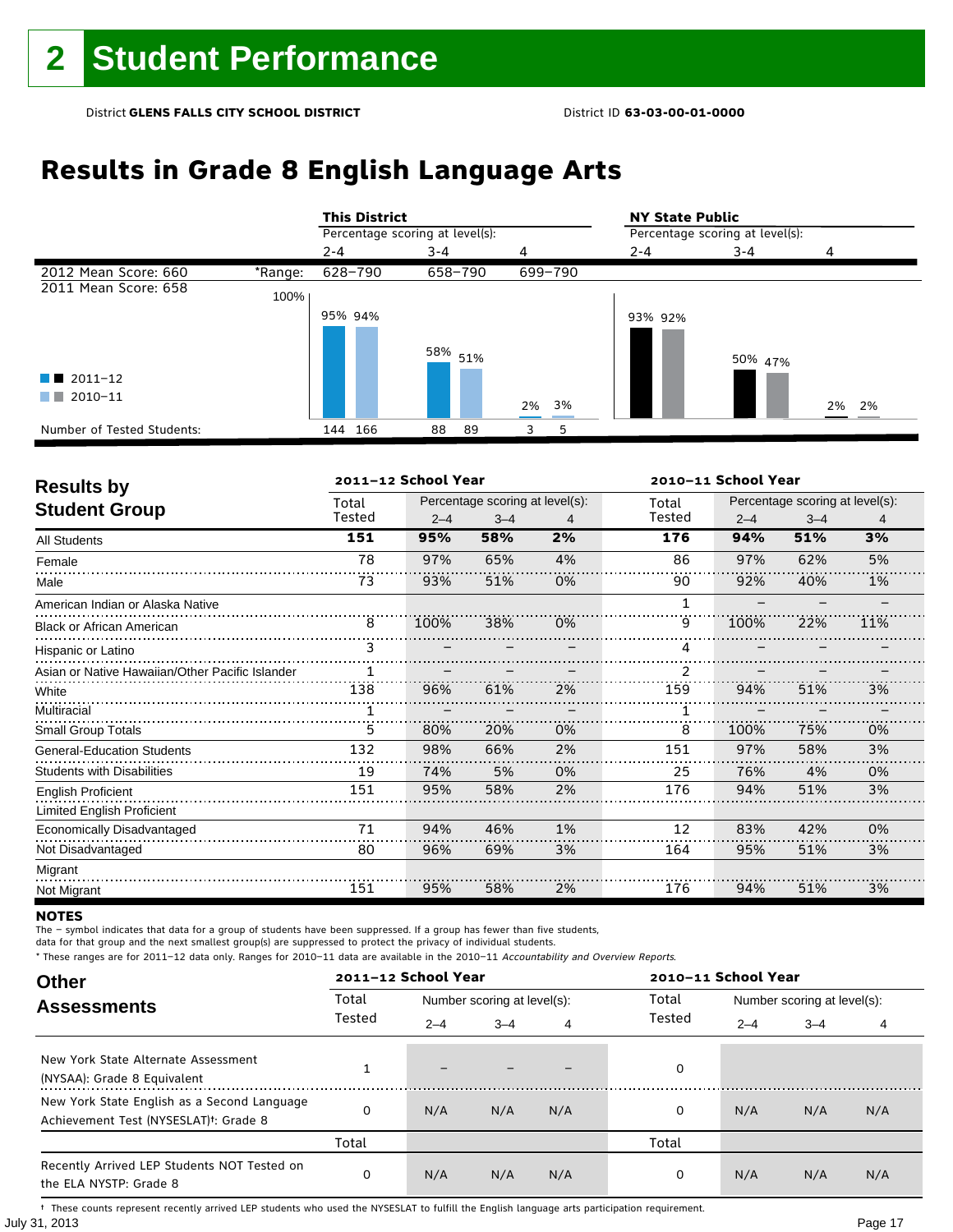## **Results in Grade 8 Mathematics**

|                            |         | <b>This District</b> |                                 |                    | <b>NY State Public</b> |                                 |         |  |  |
|----------------------------|---------|----------------------|---------------------------------|--------------------|------------------------|---------------------------------|---------|--|--|
|                            |         |                      | Percentage scoring at level(s): |                    |                        | Percentage scoring at level(s): |         |  |  |
|                            |         | $2 - 4$              | $3 - 4$                         | 4                  | $2 - 4$                | $3 - 4$                         | 4       |  |  |
| 2012 Mean Score: 688       | *Range: | 639-775              | 674-775                         | 704-775            |                        |                                 |         |  |  |
| 2011 Mean Score: 684       | 100%    |                      |                                 |                    |                        |                                 |         |  |  |
|                            |         | 96% 96%              |                                 |                    | 93% 91%                |                                 |         |  |  |
|                            |         |                      | 78% 76%                         |                    |                        | 61% 60%                         |         |  |  |
| $\blacksquare$ 2011-12     |         |                      |                                 |                    |                        |                                 |         |  |  |
| 2010-11<br>a sa T          |         |                      |                                 | <sup>24%</sup> 18% |                        |                                 | 20% 18% |  |  |
| Number of Tested Students: |         | 145 169              | 118 134                         | 36<br>-32          |                        |                                 |         |  |  |

| <b>Results by</b>                               |        | 2011-12 School Year |         |                                 | 2010-11 School Year |         |                                 |     |
|-------------------------------------------------|--------|---------------------|---------|---------------------------------|---------------------|---------|---------------------------------|-----|
| <b>Student Group</b>                            | Total  |                     |         | Percentage scoring at level(s): | Total               |         | Percentage scoring at level(s): |     |
|                                                 | Tested | $2 - 4$             | $3 - 4$ | 4                               | Tested              | $2 - 4$ | $3 - 4$                         | 4   |
| <b>All Students</b>                             | 151    | 96%                 | 78%     | 24%                             | 176                 | 96%     | 76%                             | 18% |
| Female                                          | 78     | 99%                 | 82%     | 29%                             | 86                  | 99%     | 84%                             | 20% |
| Male                                            | 73     | 93%                 | 74%     | 18%                             | 90                  | 93%     | 69%                             | 17% |
| American Indian or Alaska Native                |        |                     |         |                                 | 1                   |         |                                 |     |
| <b>Black or African American</b>                | 8      | 100%                | 63%     | 13%                             | 9                   | 100%    | 56%                             | 11% |
| Hispanic or Latino                              | 3      |                     |         |                                 | 4                   |         |                                 |     |
| Asian or Native Hawaiian/Other Pacific Islander |        |                     |         |                                 | $\overline{2}$      |         |                                 |     |
| White                                           | 138    | 96%                 | 80%     | 24%                             | 159                 | 96%     | 77%                             | 18% |
| Multiracial                                     |        |                     |         |                                 |                     |         |                                 |     |
| <b>Small Group Totals</b>                       | 5      | 100%                | 60%     | 40%                             | 8                   | 100%    | 88%                             | 25% |
| <b>General-Education Students</b>               | 131    | 99%                 | 86%     | 27%                             | 151                 | 99%     | 82%                             | 21% |
| <b>Students with Disabilities</b>               | 20     | 75%                 | 25%     | 0%                              | 25                  | 76%     | 40%                             | 0%  |
| <b>English Proficient</b>                       | 151    | 96%                 | 78%     | 24%                             | 176                 | 96%     | 76%                             | 18% |
| <b>Limited English Proficient</b>               |        |                     |         |                                 |                     |         |                                 |     |
| Economically Disadvantaged                      | 70     | 97%                 | 71%     | 16%                             | 12                  | 83%     | 50%                             | 0%  |
| Not Disadvantaged                               | 81     | 95%                 | 84%     | 31%                             | 164                 | 97%     | 78%                             | 20% |
| Migrant                                         |        |                     |         |                                 |                     |         |                                 |     |
| Not Migrant                                     | 151    | 96%                 | 78%     | 24%                             | 176                 | 96%     | 76%                             | 18% |

#### **NOTES**

The – symbol indicates that data for a group of students have been suppressed. If a group has fewer than five students,

data for that group and the next smallest group(s) are suppressed to protect the privacy of individual students.

| <b>Other</b>                                                       |        | 2011-12 School Year         |         |  | 2010-11 School Year |                             |         |  |
|--------------------------------------------------------------------|--------|-----------------------------|---------|--|---------------------|-----------------------------|---------|--|
| <b>Assessments</b>                                                 | Total  | Number scoring at level(s): |         |  | Total               | Number scoring at level(s): |         |  |
|                                                                    | Tested | $2 - 4$                     | $3 - 4$ |  | Tested              | $2 - 4$                     | $3 - 4$ |  |
| New York State Alternate Assessment<br>(NYSAA): Grade 8 Equivalent |        | $\qquad \qquad -$           |         |  | 0                   |                             |         |  |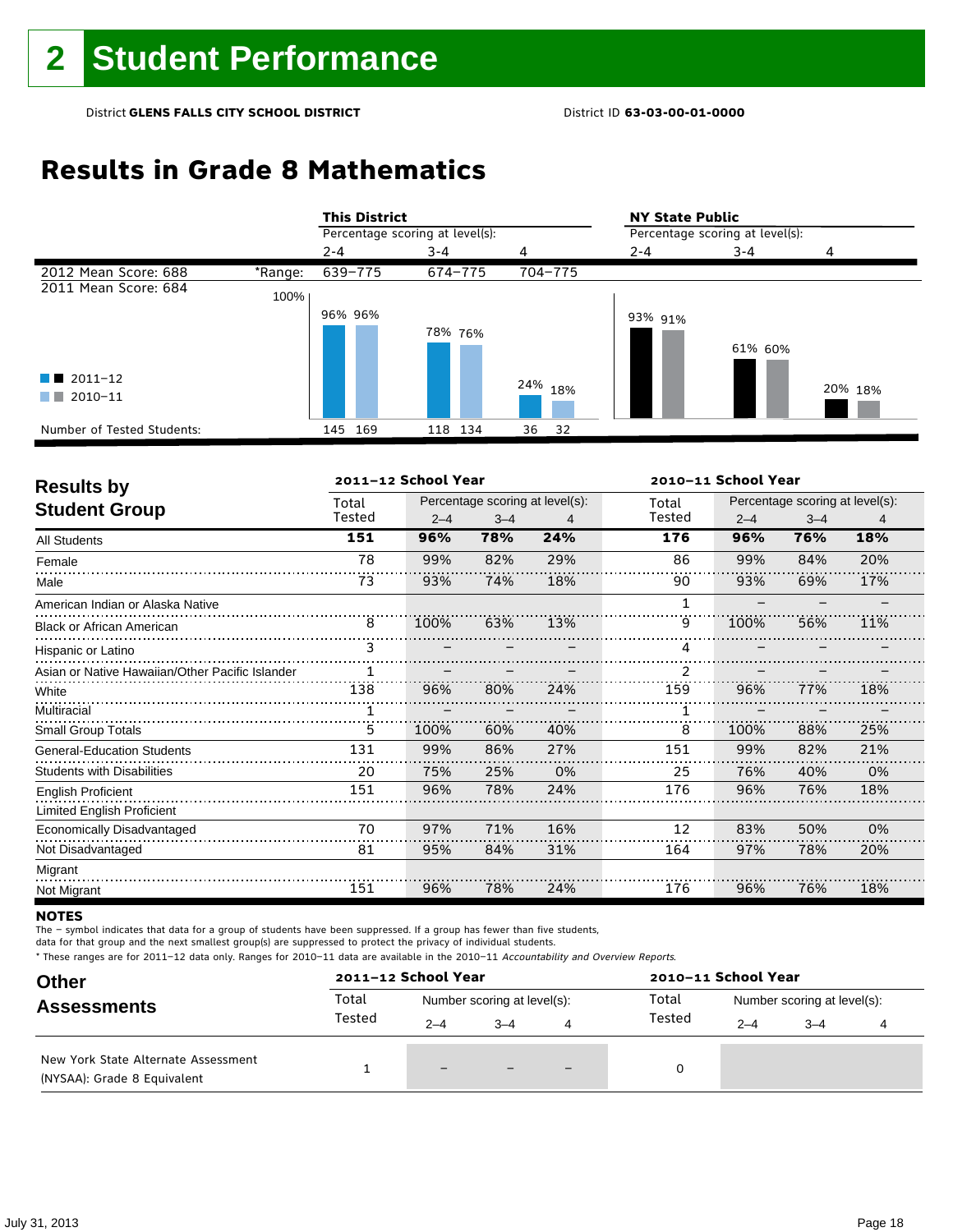## **Results in Grade 8 Science**

|                                                   | <b>This District</b><br>Percentage scoring at level(s): |         |          | <b>NY State Public</b><br>Percentage scoring at level(s): |                    |  |  |
|---------------------------------------------------|---------------------------------------------------------|---------|----------|-----------------------------------------------------------|--------------------|--|--|
|                                                   | $2 - 4$                                                 | $3 - 4$ | 4        | $2 - 4$                                                   | $3 - 4$<br>4       |  |  |
| 100%<br>$\blacksquare$ 2011-12<br>2010-11<br>a na | 96% 98%                                                 | 85% 85% | 40% 34%  | 93% 94%                                                   | 73% 72%<br>30% 28% |  |  |
| Number of Tested Students:                        | 140 168                                                 | 124 146 | 58<br>59 |                                                           |                    |  |  |

| <b>Results by</b>                               |        | 2011-12 School Year |                                 |     | 2010-11 School Year |         |                                 |     |  |
|-------------------------------------------------|--------|---------------------|---------------------------------|-----|---------------------|---------|---------------------------------|-----|--|
| <b>Student Group</b>                            | Total  |                     | Percentage scoring at level(s): |     | Total               |         | Percentage scoring at level(s): |     |  |
|                                                 | Tested | $2 - 4$             | $3 - 4$                         | 4   | Tested              | $2 - 4$ | $3 - 4$                         | 4   |  |
| All Students                                    | 146    | 96%                 | 85%                             | 40% | 171                 | 98%     | 85%                             | 34% |  |
| Female                                          | 76     | 97%                 | 86%                             | 41% | 83                  | 98%     | 86%                             | 33% |  |
| Male                                            | 70     | 94%                 | 84%                             | 40% | 88                  | 99%     | 85%                             | 35% |  |
| American Indian or Alaska Native                |        |                     |                                 |     | 1                   |         |                                 |     |  |
| <b>Black or African American</b>                | 8      | 100%                | 100%                            | 13% | 8                   | 100%    | 63%                             | 13% |  |
| Hispanic or Latino                              | 3      |                     |                                 |     | 4                   |         |                                 |     |  |
| Asian or Native Hawaiian/Other Pacific Islander |        |                     |                                 |     |                     |         |                                 |     |  |
| White                                           | 133    | 96%                 | 85%                             | 42% | 155                 | 99%     | 86%                             | 35% |  |
| Multiracial                                     |        |                     |                                 |     |                     |         |                                 |     |  |
| Small Group Totals                              | 5      | 80%                 | 60%                             | 40% | 8                   | 88%     | 88%                             | 25% |  |
| <b>General-Education Students</b>               | 129    | 100%                | 93%                             | 45% | 148                 | 100%    | 92%                             | 39% |  |
| <b>Students with Disabilities</b>               | 17     | 65%                 | 24%                             | 6%  | 23                  | 87%     | 43%                             | 0%  |  |
| <b>English Proficient</b>                       | 146    | 96%                 | 85%                             | 40% | 171                 | 98%     | 85%                             | 34% |  |
| Limited English Proficient                      |        |                     |                                 |     |                     |         |                                 |     |  |
| Economically Disadvantaged                      | 67     | 96%                 | 82%                             | 27% | 12                  | 100%    | 58%                             | 0%  |  |
| Not Disadvantaged                               | 79     | 96%                 | 87%                             | 52% | 159                 | 98%     | 87%                             | 36% |  |
| Migrant                                         |        |                     |                                 |     |                     |         |                                 |     |  |
| Not Migrant                                     | 146    | 96%                 | 85%                             | 40% | 171                 | 98%     | 85%                             | 34% |  |

#### **NOTES**

The – symbol indicates that data for a group of students have been suppressed. If a group has fewer than five students,

data for that group and the next smallest group(s) are suppressed to protect the privacy of individual students.

| <b>Other</b>                        |        | 2011-12 School Year |                             |   | 2010-11 School Year |                             |         |  |  |
|-------------------------------------|--------|---------------------|-----------------------------|---|---------------------|-----------------------------|---------|--|--|
| <b>Assessments</b>                  | Total  |                     | Number scoring at level(s): |   | Total               | Number scoring at level(s): |         |  |  |
|                                     | Tested | $2 - 4$             | $-4$                        | 4 | Tested              | $2 - 4$                     | $3 - 4$ |  |  |
| New York State Alternate Assessment |        |                     |                             |   |                     |                             |         |  |  |
| (NYSAA): Grade 8 Equivalent         |        | -                   |                             |   |                     |                             |         |  |  |
| <b>Regents Science</b>              |        |                     |                             |   |                     |                             |         |  |  |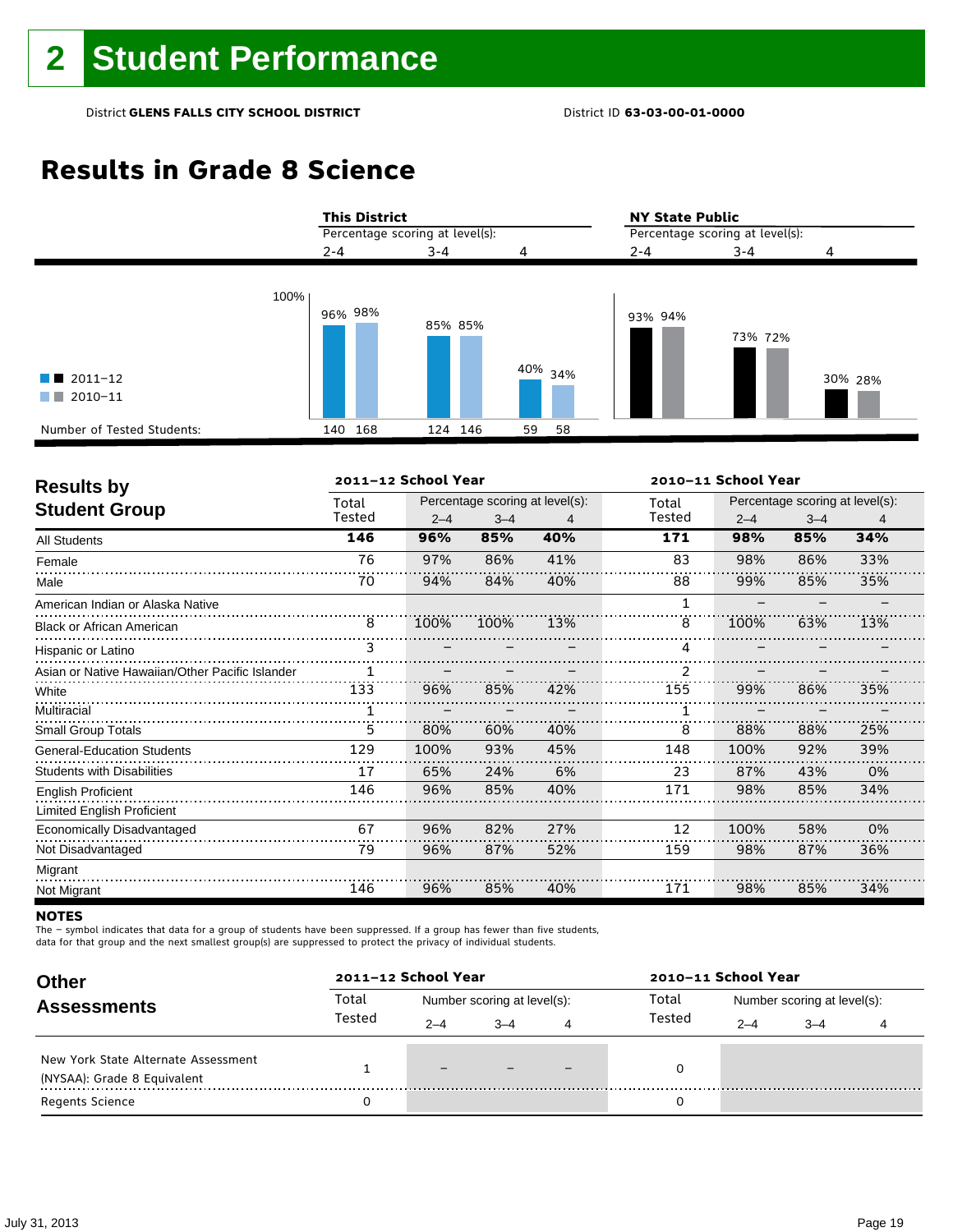### **Statewide 2010–11 Results on the National Assessment of Educational Progress (NAEP)**

|                            | % Below Basic | % Basic | % Proficient | % Advanced |
|----------------------------|---------------|---------|--------------|------------|
| <b>Grade 4 Reading</b>     | 32%           | 33%     | 26%          | 9%         |
| <b>Grade 8 Reading</b>     | 24%           | 41%     | 31%          | 4%         |
| <b>Grade 4 Mathematics</b> | 20%           | 44%     | 31%          | 5%         |
| <b>Grade 8 Mathematics</b> | 30%           | 40%     | 23%          | 7%         |

#### NOTES

\*Reporting standards not met.

\*\*Rounds to 0.

## **Statewide 2010–11 NAEP Participation Rates for LEP Students and Students with Disabilities**

|                            |                                   | <b>Participation Rate</b> |
|----------------------------|-----------------------------------|---------------------------|
| <b>Grade 4 Reading</b>     |                                   |                           |
|                            | <b>Limited English Proficient</b> | 84%                       |
|                            | <b>Students with Disabilities</b> | 85%                       |
| <b>Grade 8 Reading</b>     |                                   |                           |
|                            | <b>Limited English Proficient</b> | 77%                       |
|                            | <b>Students with Disabilities</b> | 84%                       |
| <b>Grade 4 Mathematics</b> |                                   |                           |
|                            | <b>Limited English Proficient</b> | 91%                       |
|                            | <b>Students with Disabilities</b> | 90%                       |
| <b>Grade 8 Mathematics</b> |                                   |                           |
|                            | <b>Limited English Proficient</b> | 92%                       |
|                            | <b>Students with Disabilities</b> | 91%                       |

#### **NOTE**

 The National Assessment of Educational Progress (NAEP), developed in 1969, is a nationally representative assessment of the performance of United States' students in mathematics, reading, science, writing, the arts, civics, economics, geography, and U.S. history. The NAEP assessment is administered to a sampling of schools across New York State. Teachers, principals, parents, policymakers,

 and researchers use NAEP results to assess progress and develop ways to improve education in the United States. As part of a federal requirement, NYSED is publishing these statewide results on NAEP. There are no consequences for schools, teachers, or students based on NAEP results.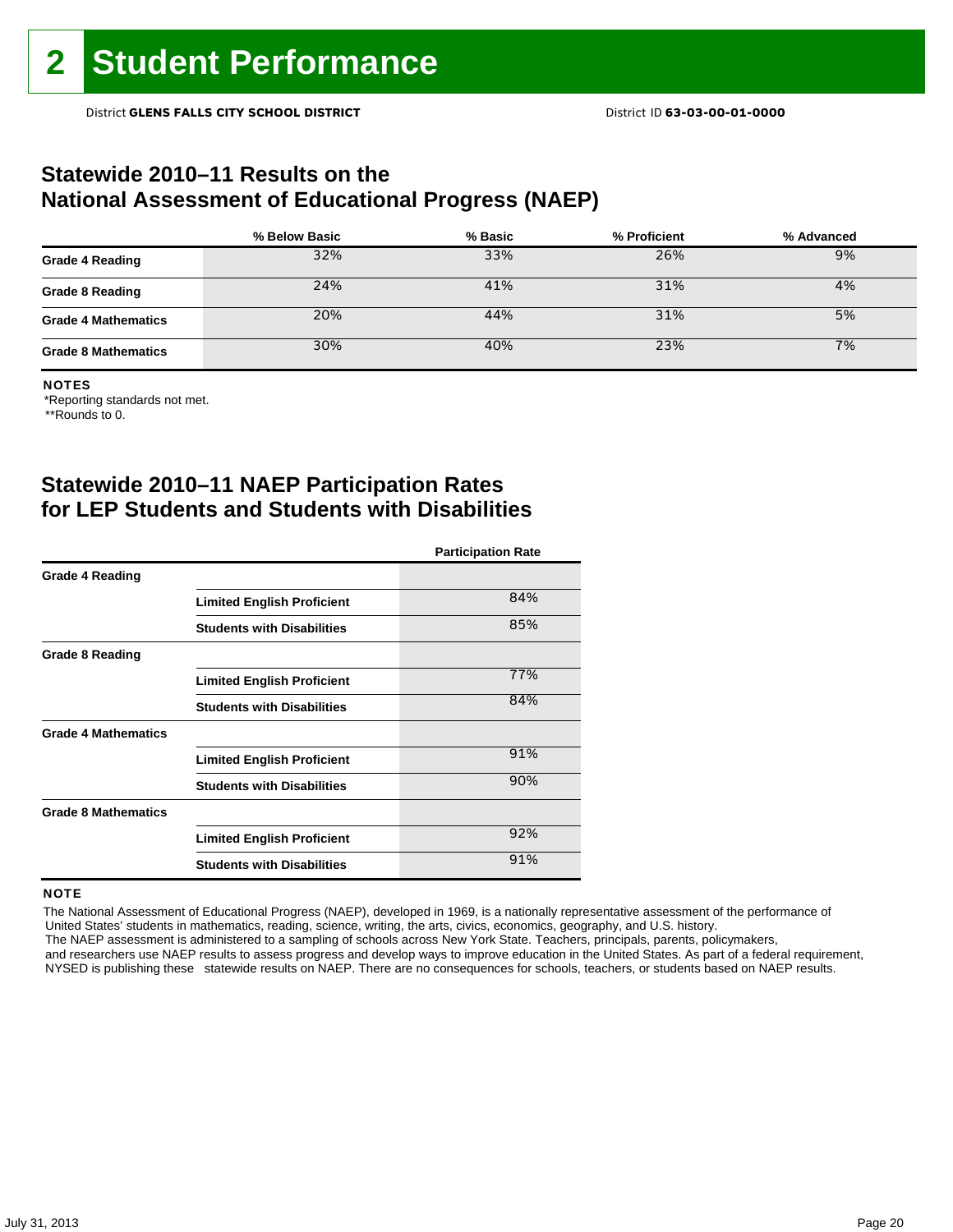## **Total Cohort Results in Secondary-Level English Language Arts after Four Years of Instruction**



| <b>Results by</b>                               | 2008 Cohort |         |         |                                 | 2007 Cohort |                                 |         |     |  |
|-------------------------------------------------|-------------|---------|---------|---------------------------------|-------------|---------------------------------|---------|-----|--|
|                                                 | Number      |         |         | Percentage scoring at level(s): | Number      | Percentage scoring at level(s): |         |     |  |
| <b>Student Group</b>                            | of Students | $2 - 4$ | $3 - 4$ | 4                               | of Students | $2 - 4$                         | $3 - 4$ | 4   |  |
| <b>All Students</b>                             | 226         | 81%     | 77%     | 45%                             | 212         | 71%                             | 71%     | 40% |  |
| Female                                          | 115         | 85%     | 83%     | 46%                             | 102         | 72%                             | 72%     | 40% |  |
| Male                                            | 111         | 76%     | 71%     | 43%                             | 110         | 71%                             | 70%     | 40% |  |
| American Indian or Alaska Native                |             |         |         |                                 |             |                                 |         |     |  |
| <b>Black or African American</b>                | 15          | 87%     | 80%     | 40%                             | 16          | 38%                             | 38%     | 13% |  |
| Hispanic or Latino                              | 3           |         |         |                                 | 2           |                                 |         |     |  |
| Asian or Native Hawaiian/Other Pacific Islander |             |         |         |                                 | 6           |                                 |         |     |  |
| White                                           | 206         | 81%     | 78%     | 45%                             | 188         | 73%                             | 73%     | 41% |  |
| Multiracial                                     |             |         |         |                                 |             |                                 |         |     |  |
| <b>Small Group Totals</b>                       | 5           | 40%     | 40%     | 40%                             | 8           | 88%                             | 88%     | 75% |  |
| <b>General-Education Students</b>               | 189         | 87%     | 87%     | 53%                             | 174         | 83%                             | 83%     | 48% |  |
| <b>Students with Disabilities</b>               | 37          | 46%     | 30%     | 3%                              | 38          | 18%                             | 16%     | 5%  |  |
| <b>English Proficient</b>                       | 226         | 81%     | 77%     | 45%                             | 211         |                                 |         |     |  |
| Limited English Proficient                      |             |         |         |                                 | 1           |                                 |         |     |  |
| Economically Disadvantaged                      | 56          | 86%     | 80%     | 30%                             | 6           | 0%                              | 0%      | 0%  |  |
| Not Disadvantaged                               | 170         | 79%     | 76%     | 49%                             | 206         | 73%                             | 73%     | 41% |  |
| Migrant                                         |             |         |         |                                 |             |                                 |         |     |  |
| Not Migrant                                     | 226         | 81%     | 77%     | 45%                             | 212         | 71%                             | 71%     | 40% |  |

#### NOTES

The – symbol indicates that data for a group of students have been suppressed. If a group has fewer than five students, data for that group and the next smallest group(s) are suppressed to protect the privacy of individual students.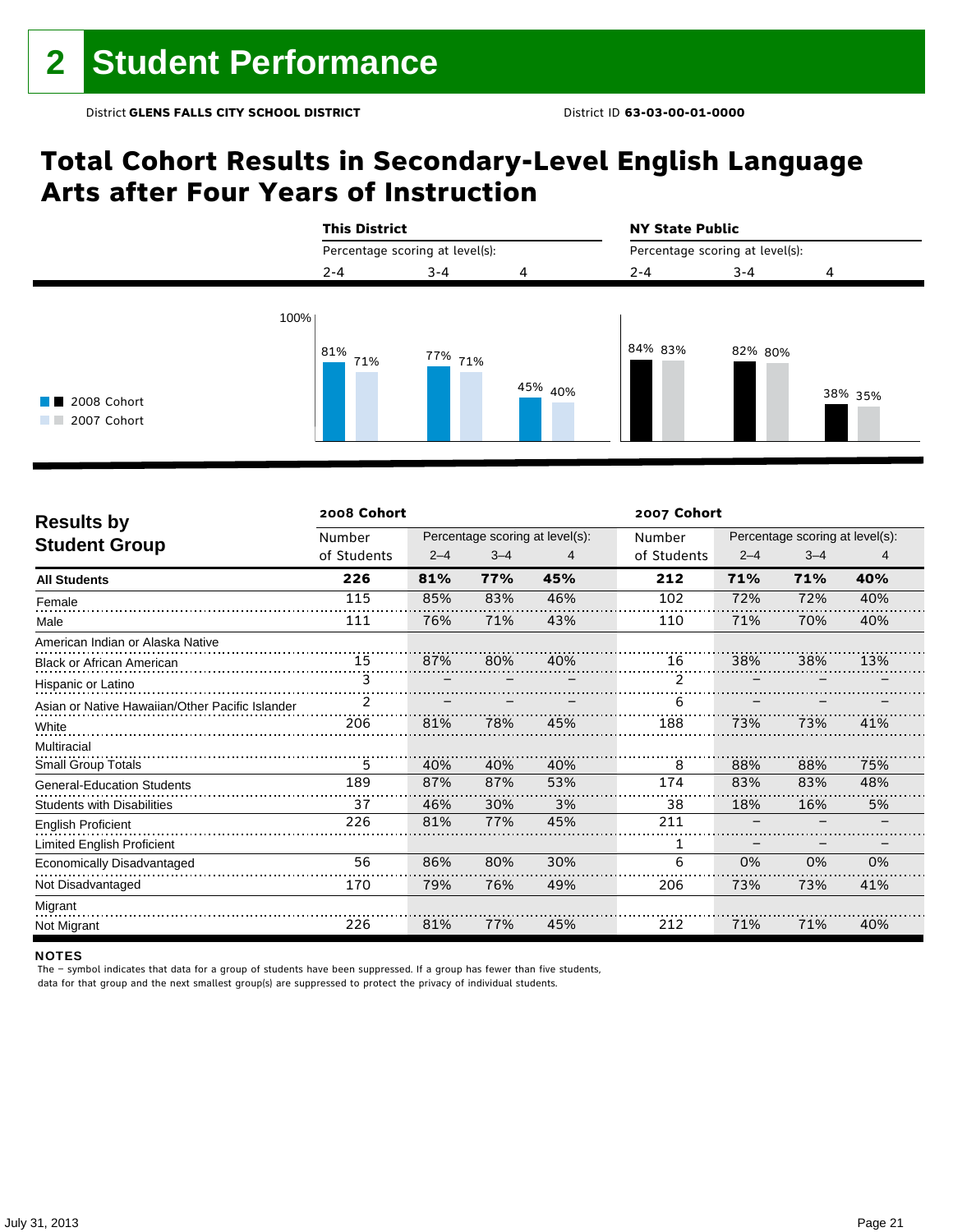## **Total Cohort Results in Secondary-Level Mathematics after Four Years of Instruction**



| <b>Results by</b>                               | 2008 Cohort |         |         |                                 | 2007 Cohort |                                 |         |     |  |
|-------------------------------------------------|-------------|---------|---------|---------------------------------|-------------|---------------------------------|---------|-----|--|
|                                                 | Number      |         |         | Percentage scoring at level(s): | Number      | Percentage scoring at level(s): |         |     |  |
| <b>Student Group</b>                            | of Students | $2 - 4$ | $3 - 4$ | 4                               | of Students | $2 - 4$                         | $3 - 4$ | 4   |  |
| <b>All Students</b>                             | 226         | 86%     | 85%     | 25%                             | 212         | 83%                             | 76%     | 27% |  |
| Female                                          | 115         | 87%     | 84%     | 24%                             | 102         | 82%                             | 78%     | 26% |  |
| Male                                            | 111         | 86%     | 86%     | 25%                             | 110         | 83%                             | 75%     | 28% |  |
| American Indian or Alaska Native                |             |         |         |                                 |             |                                 |         |     |  |
| <b>Black or African American</b>                | 15          | 87%     | 87%     | 7%                              | 16          | 69%                             | 50%     | 0%  |  |
| Hispanic or Latino                              |             |         |         |                                 | 2           |                                 |         |     |  |
| Asian or Native Hawaiian/Other Pacific Islander |             |         |         |                                 | 6           |                                 |         |     |  |
| White                                           | 206         | 87%     | 85%     | 26%                             | 188         | 83%                             | 78%     | 28% |  |
| Multiracial                                     |             |         |         |                                 |             |                                 |         |     |  |
| Small Group Totals                              | 5           | 60%     | 60%     | 20%                             | 8           | 100%                            | 100%    | 63% |  |
| <b>General-Education Students</b>               | 189         | 92%     | 92%     | 30%                             | 174         | 91%                             | 88%     | 32% |  |
| <b>Students with Disabilities</b>               | 37          | 57%     | 49%     | 0%                              | 38          | 42%                             | 24%     | 8%  |  |
| <b>English Proficient</b>                       | 226         | 86%     | 85%     | 25%                             | 211         |                                 |         |     |  |
| Limited English Proficient                      |             |         |         |                                 |             |                                 |         |     |  |
| Economically Disadvantaged                      | 56          | 93%     | 88%     | 13%                             | 6           | 0%                              | 0%      | 0%  |  |
| Not Disadvantaged                               | 170         | 84%     | 84%     | 29%                             | 206         | 85%                             | 79%     | 28% |  |
| Migrant                                         |             |         |         |                                 |             |                                 |         |     |  |
| Not Migrant                                     | 226         | 86%     | 85%     | 25%                             | 212         | 83%                             | 76%     | 27% |  |

#### NOTES

The – symbol indicates that data for a group of students have been suppressed. If a group has fewer than five students, data for that group and the next smallest group(s) are suppressed to protect the privacy of individual students.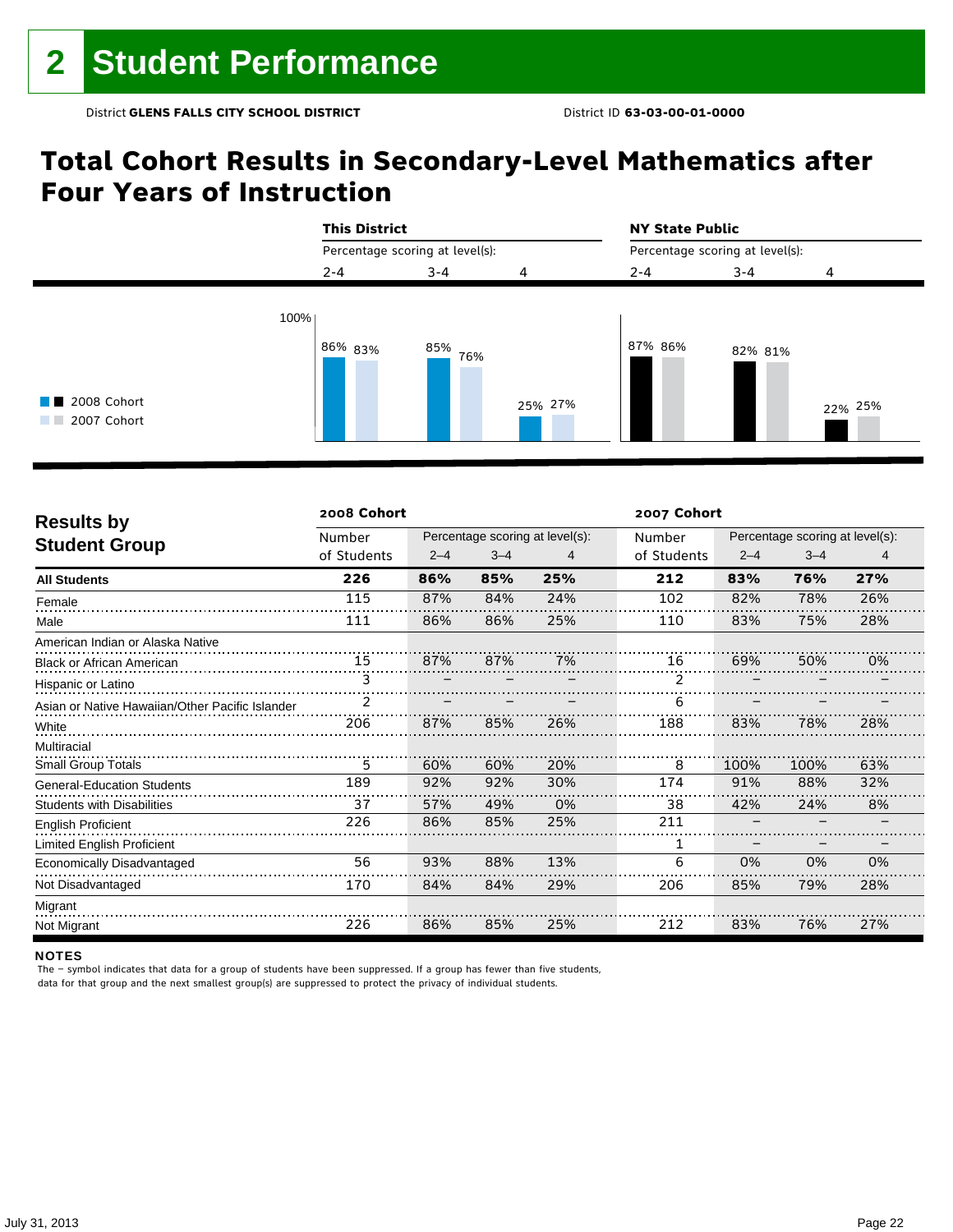## **2008 Total Cohort Results in Secondary-Level Global History and Geography, U.S. History and Government, and Science after Four Years of Instruction**

|                                        | <b>All Students</b>  |          |                        |        |                    | <b>General-Education Students</b>  |       |        | <b>Students with Disabilities</b> |                                    |       |        |
|----------------------------------------|----------------------|----------|------------------------|--------|--------------------|------------------------------------|-------|--------|-----------------------------------|------------------------------------|-------|--------|
|                                        | Cohort<br>Enrollment | scoring: | Percentage of students |        | Enrollme<br>Cohort | Percentage of students<br>scoring: |       |        | Cohort<br>Enrollm                 | Percentage of students<br>scoring: |       |        |
|                                        |                      | 55-64    | 65-84                  | 85-100 |                    | 55-64                              | 65-84 | 85-100 |                                   | 55-64                              | 65-84 | 85-100 |
| <b>Global History and</b><br>Geography | 226                  | 4%       | 38%                    | 42%    | 189                | 2%                                 | 39%   | 49%    | 37                                | 14%                                | 30%   | 3%     |
| U.S. History and<br>Government         | 226                  | 4%       | 30%                    | 43%    | 189                | 1%                                 | 32%   | 52%    | 37                                | 22%                                | 19%   | 0%     |
| <b>Science</b>                         | 226                  | 6%       | 40%                    | 45%    | 189                | 2%                                 | 40%   | 54%    | 37                                | 24%                                | 41%   | 0%     |

## **New York State Alternate Assessments (NYSAA) 2011-12**

|                        | <b>All Students</b> |   |                                         |   |   |  |  |  |  |  |
|------------------------|---------------------|---|-----------------------------------------|---|---|--|--|--|--|--|
|                        | Total<br>Tested     |   | Number of students<br>scoring at Level: |   |   |  |  |  |  |  |
| <b>Secondary Level</b> |                     | 1 | 2                                       | 3 | 4 |  |  |  |  |  |
| English Language Arts  | 3                   |   |                                         |   |   |  |  |  |  |  |
| <b>Mathematics</b>     | 3                   |   |                                         |   |   |  |  |  |  |  |
| <b>Social Studies</b>  | 3                   |   |                                         |   |   |  |  |  |  |  |
| Science                | 3                   |   |                                         |   |   |  |  |  |  |  |

#### **NOTES**

The - symbol indicates that data for a group of students have been suppressed. If a group has fewer than five students, data for that group and the next smallest group(s) are suppressed to protect the privacy of individual students.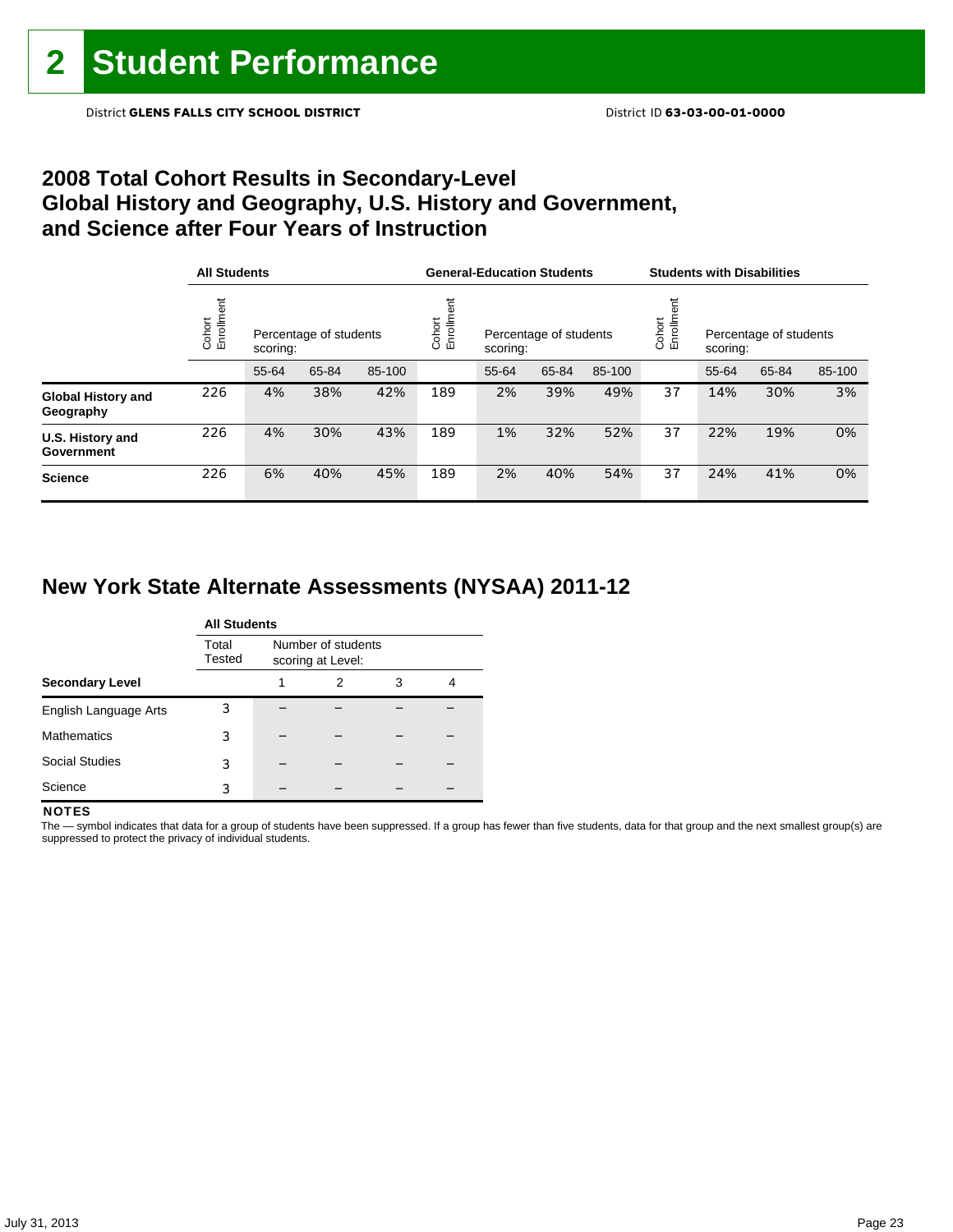## **Regents Exams**

|                                 |             | <b>All Students</b> |      |                                                | <b>General-Education Students</b> |                 |                   |                                                | <b>Students with Disabilities</b> |                 |     |                                                |       |
|---------------------------------|-------------|---------------------|------|------------------------------------------------|-----------------------------------|-----------------|-------------------|------------------------------------------------|-----------------------------------|-----------------|-----|------------------------------------------------|-------|
|                                 |             | Total<br>Tested     |      | Percentage of students<br>scoring at or above: |                                   | Total<br>Tested |                   | Percentage of students<br>scoring at or above: |                                   | Total<br>Tested |     | Percentage of students<br>scoring at or above: |       |
|                                 |             |                     | 55   | 65                                             | 85                                |                 | 55                | 65                                             | 85                                |                 | 55  | 65                                             | 85    |
| Comprehensive English           | $2011 - 12$ | 154                 | 97%  | 92%                                            | 43%                               | 134             | 99%               | 96%                                            | 49%                               | 20              | 90% | 65%                                            | 0%    |
|                                 | $2010 - 11$ | 190                 | 95%  | 92%                                            | 53%                               | 171             | 98%               | 97%                                            | 58%                               | 19              | 68% | 47%                                            | 5%    |
|                                 | $2009 - 10$ | 177                 | 94%  | 90%                                            | 49%                               | 152             | 99%               | 98%                                            | 56%                               | 25              | 64% | 44%                                            | 4%    |
| Integrated Algebra              | $2011 - 12$ | 163                 | 96%  | 92%                                            | 20%                               | 139             | 98%               | 96%                                            | 24%                               | $\overline{24}$ | 88% | 67%                                            | $0\%$ |
|                                 | $2010 - 11$ | 195                 | 95%  | 89%                                            | 28%                               | 172             | 97%               | 93%                                            | 31%                               | 23              | 87% | 57%                                            | 4%    |
|                                 | $2009 - 10$ | 228                 | 94%  | 87%                                            | 18%                               | 193             | 97%               | 93%                                            | 21%                               | 35              | 77% | 57%                                            | $0\%$ |
| Geometry                        | $2011 - 12$ | 129                 | 94%  | 84%                                            | 26%                               | 123             | 95%               | 85%                                            | 27%                               | 6               | 67% | 50%                                            | 17%   |
|                                 | $2010 - 11$ | 181                 | 93%  | 84%                                            | 23%                               | 169             | 95%               | 85%                                            | 23%                               | 12              | 75% | 67%                                            | 17%   |
|                                 | $2009 - 10$ | 196                 | 91%  | 79%                                            | 13%                               | 182             | 93%               | 81%                                            | 14%                               | 14              | 64% | 50%                                            | 0%    |
| Algebra 2/Trigonometry          | $2011 - 12$ | 86                  | 95%  | 88%                                            | 30%                               | 86              | 95%               | 88%                                            | 30%                               | $\overline{0}$  |     |                                                |       |
|                                 | $2010 - 11$ | 126                 | 85%  | 73%                                            | 21%                               | 126             | 85%               | 73%                                            | 21%                               | 0               |     |                                                |       |
|                                 | $2009 - 10$ | 126                 | 65%  | 56%                                            | 17%                               | 120             | 67%               | 57%                                            | 18%                               | 6               | 33% | 33%                                            | 17%   |
| Global History and Geography    | $2011 - 12$ | 204                 | 91%  | 81%                                            | 34%                               | 179             | 94%               | 85%                                            | 37%                               | $\overline{25}$ | 72% | 56%                                            | 12%   |
|                                 | $2010 - 11$ | 188                 | 90%  | 76%                                            | 32%                               | 161             | 93%               | 82%                                            | 38%                               | 27              | 70% | 37%                                            | 0%    |
|                                 | $2009 - 10$ | 228                 | 93%  | 82%                                            | 44%                               | 192             | 98%               | 91%                                            | 52%                               | 36              | 64% | 36%                                            | 6%    |
| U.S. History and Government     | $2011 - 12$ | 170                 | 94%  | 88%                                            | 48%                               | 150             | 94%               | 91%                                            | 52%                               | 20              | 90% | 60%                                            | 20%   |
|                                 | $2010 - 11$ | 198                 | 93%  | 87%                                            | 51%                               | 179             | 97%               | 92%                                            | 56%                               | 19              | 58% | 37%                                            | $0\%$ |
|                                 | $2009 - 10$ | 184                 | 94%  | 90%                                            | 52%                               | 163             | 96%               | 93%                                            | 56%                               | 21              | 76% | 62%                                            | 14%   |
| Living Environment              | $2011 - 12$ | 174                 | 97%  | 91%                                            | 42%                               | 152             | 97%               | 95%                                            | 47%                               | 22              | 91% | 64%                                            | 9%    |
|                                 | $2010 - 11$ | 214                 | 92%  | 88%                                            | 45%                               | 191             | 95%               | 92%                                            | 50%                               | 23              | 65% | 52%                                            | 9%    |
|                                 | $2009 - 10$ | 218                 | 95%  | 85%                                            | 41%                               | 185             | 99%               | 92%                                            | 48%                               | 33              | 73% | 45%                                            | 6%    |
| Physical Setting/Earth Science  | $2011 - 12$ | 178                 | 96%  | 85%                                            | 42%                               | 166             | 97%               | 87%                                            | 45%                               | $\overline{12}$ | 75% | 50%                                            | 8%    |
|                                 | $2010 - 11$ | 162                 | 88%  | 75%                                            | 28%                               | 147             | 88%               | 77%                                            | 30%                               | 15              | 80% | 53%                                            | 13%   |
|                                 | $2009 - 10$ | 187                 | 95%  | 83%                                            | 28%                               | 170             | 96%               | 86%                                            | 31%                               | 17              | 82% | 59%                                            | 0%    |
| Physical Setting/Chemistry      | $2011 - 12$ | 75                  | 96%  | 81%                                            | 16%                               | 75              | 96%               | 81%                                            | 16%                               | $\overline{0}$  |     |                                                |       |
|                                 | $2010 - 11$ | 101                 | 99%  | 86%                                            | 15%                               | 101             | 99%               | 86%                                            | 15%                               | 0               |     |                                                |       |
|                                 | $2009 - 10$ | 81                  | 99%  | 84%                                            | 22%                               | 80              | $\qquad \qquad -$ | $\overline{\phantom{0}}$                       |                                   | 1               |     |                                                |       |
| <b>Physical Setting/Physics</b> | $2011 - 12$ | 45                  | 87%  | 78%                                            | 27%                               | 45              | 87%               | 78%                                            | 27%                               | $\overline{0}$  |     |                                                |       |
|                                 | $2010 - 11$ | 7                   | 100% | 71%                                            | 29%                               | 7               | 100%              | 71%                                            | 29%                               | 0               |     |                                                |       |
|                                 | $2009 - 10$ | 6                   | 100% | 100%                                           | 50%                               | 6               | 100%              | 100%                                           | 50%                               | 0               |     |                                                |       |

#### NOTE

The — symbol indicates that data for a group of students have been suppressed. If a group has fewer than five

students, data for that group and the next smallest group(s) are suppressed to protect the privacy of individual students.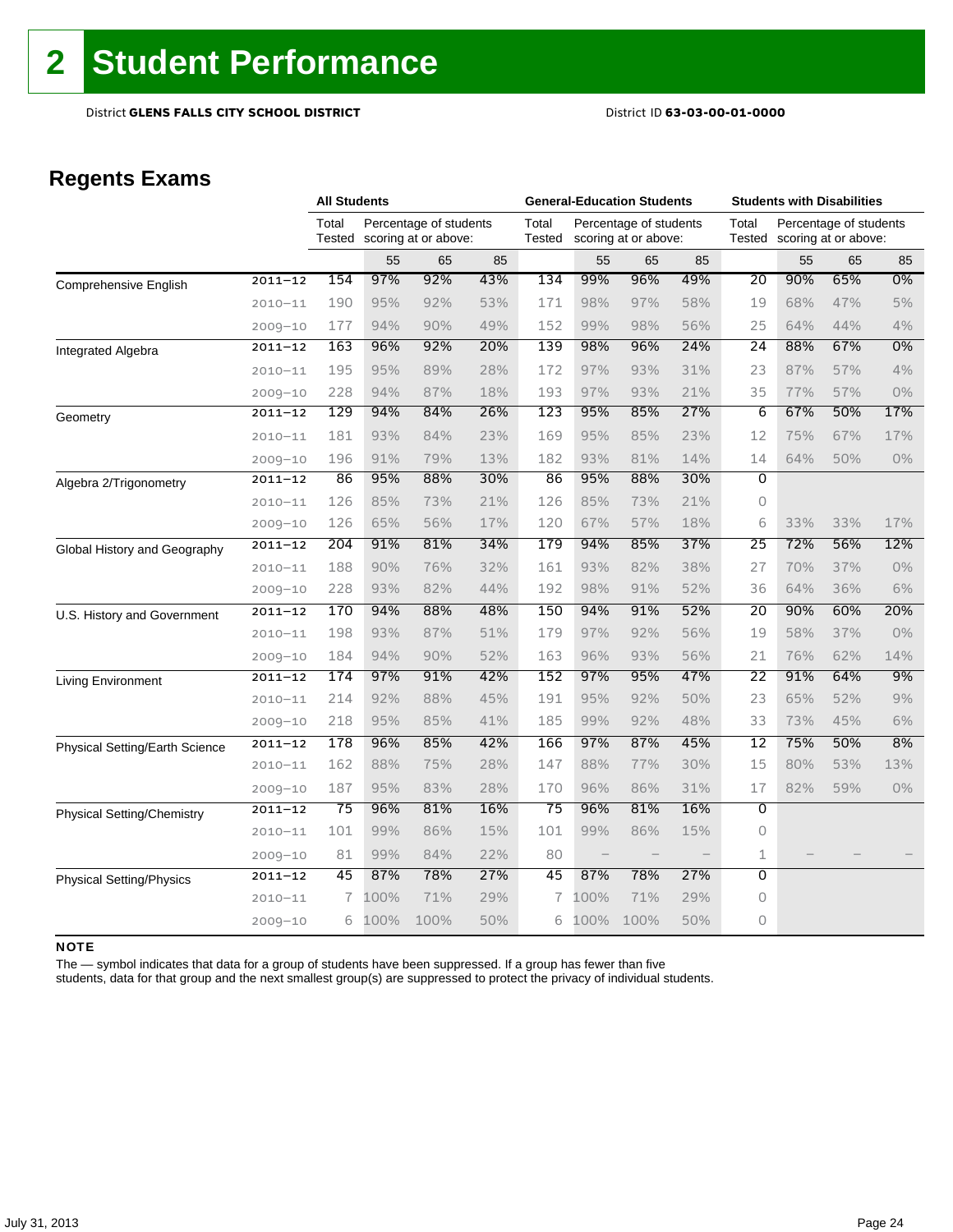## **Regents Competency Tests**

|                             |             | <b>All Students</b> |                  |                 | <b>General-Education Students</b> | <b>Students with Disabilities</b> |                  |  |
|-----------------------------|-------------|---------------------|------------------|-----------------|-----------------------------------|-----------------------------------|------------------|--|
|                             |             | Total<br>Tested     | Percent Passing: | Total<br>Tested | Percent Passing:                  | Total<br>Tested                   | Percent Passing: |  |
| Mathematics                 | $2011 - 12$ | 6                   | 0%               | $\mathbf 0$     |                                   | 6                                 | 0%               |  |
|                             | $2010 - 11$ | 9                   | 22%              | Ω               |                                   | 9                                 | 22%              |  |
|                             | $2009 - 10$ | 7                   | 29%              | 0               |                                   | 7                                 | 29%              |  |
| Science                     | $2011 - 12$ | 0                   |                  | 0               |                                   | 0                                 |                  |  |
|                             | $2010 - 11$ | 1                   |                  | Ω               |                                   |                                   |                  |  |
|                             | $2009 - 10$ | 4                   |                  | 0               |                                   | 4                                 |                  |  |
| Reading                     | $2011 - 12$ | 5                   | 60%              | 0               |                                   | 5                                 | 60%              |  |
|                             | $2010 - 11$ | 8                   | 50%              | 0               |                                   | 8                                 | 50%              |  |
|                             | $2009 - 10$ | 7                   | 57%              | 0               |                                   | 7                                 | 57%              |  |
| Writing                     | $2011 - 12$ | $\overline{1}$      | 43%              | 0               |                                   | $\overline{7}$                    | 43%              |  |
|                             | $2010 - 11$ | 13                  | 77%              | 0               |                                   | 13                                | 77%              |  |
|                             | $2009 - 10$ | 9                   | 56%              | 0               |                                   | $\overline{9}$                    | 56%              |  |
| <b>Global Studies</b>       | $2011 - 12$ | $\overline{9}$      | 56%              | 0               |                                   | 9                                 | 56%              |  |
|                             | $2010 - 11$ | 16                  | 31%              | Ω               |                                   | 16                                | 31%              |  |
|                             | $2009 - 10$ | 12                  | 75%              | 1               |                                   | 11                                |                  |  |
| U.S. History and Government | $2011 - 12$ | 4                   |                  | $\Omega$        |                                   | 4                                 |                  |  |
|                             | $2010 - 11$ | $\overline{1}$      | 57%              | <sup>n</sup>    |                                   | 7                                 | 57%              |  |
|                             | $2009 - 10$ | 5                   | 80%              | 0               |                                   | 5                                 | 80%              |  |

#### NOTE

The - symbol indicates that data for a group of students have been suppressed. If a group has fewer than five students, data for that group and the next smallest group(s) are suppressed to protect the privacy of individual students.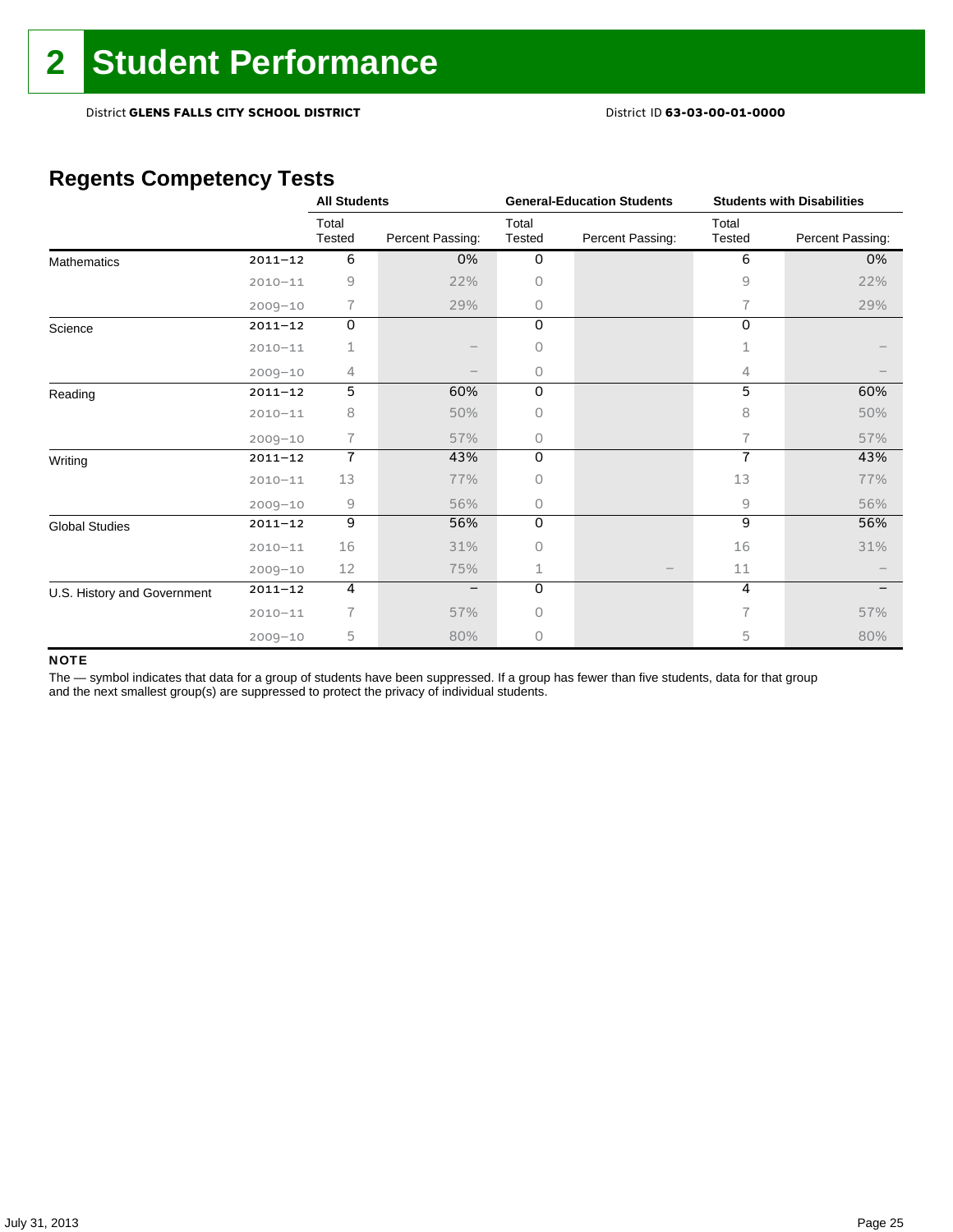## **New York State English as a Second Language Achievement Test (NYSESLAT)**

|                          |             | <b>All Students</b> |                                                                  |         |      | <b>General-Education Students</b> |                 |                                                           |         |      | <b>Students with Disabilities</b> |                     |                                                           |         |      |       |
|--------------------------|-------------|---------------------|------------------------------------------------------------------|---------|------|-----------------------------------|-----------------|-----------------------------------------------------------|---------|------|-----------------------------------|---------------------|-----------------------------------------------------------|---------|------|-------|
|                          |             | Total               | Percent of students scoring<br>Tested in each performance level: |         |      |                                   | Total<br>Tested | Percent of students scoring<br>in each performance level: |         |      |                                   | Total<br>Tested     | Percent of students scoring<br>in each performance level: |         |      |       |
|                          |             |                     | Begin.                                                           | Interm. | Adv. | Prof.                             |                 | Begin.                                                    | Interm. | Adv. | Prof.                             |                     | Begin.                                                    | Interm. | Adv. | Prof. |
| <b>Listening and</b>     | $2011 - 12$ | $\mathbf{1}$        |                                                                  |         |      | $\overline{\phantom{0}}$          | 1               |                                                           |         |      | $\qquad \qquad -$                 | 0                   |                                                           |         |      |       |
| <b>Speaking</b>          | $2010 - 11$ | 1                   |                                                                  |         |      |                                   | $\mathbf 1$     |                                                           |         |      |                                   | 0                   |                                                           |         |      |       |
| (Grades K-1)             | $2009 - 10$ | 0                   |                                                                  |         |      |                                   | 0               |                                                           |         |      |                                   | 0                   |                                                           |         |      |       |
| Reading and              | $2011 - 12$ | 1                   |                                                                  |         |      |                                   | 1               |                                                           |         |      |                                   | 0                   |                                                           |         |      |       |
| Writing                  | $2010 - 11$ | $\mathbf 1$         |                                                                  |         |      |                                   | $\mathbf 1$     |                                                           |         |      |                                   | $\circ$             |                                                           |         |      |       |
| (Grades K-1)             | $2009 - 10$ | 0                   |                                                                  |         |      |                                   | 0               |                                                           |         |      |                                   | $\circ$             |                                                           |         |      |       |
| <b>Listening and</b>     | $2011 - 12$ | $\mathsf{O}\xspace$ |                                                                  |         |      |                                   | $\mathbf 0$     |                                                           |         |      |                                   | $\mathsf{O}\xspace$ |                                                           |         |      |       |
| <b>Speaking</b>          | $2010 - 11$ | 1                   |                                                                  |         |      |                                   | $\circ$         |                                                           |         |      |                                   | 1                   |                                                           |         |      |       |
| (Grades 2-4)             | $2009 - 10$ | $\mathbf 1$         |                                                                  |         |      |                                   | 0               |                                                           |         |      |                                   | $1\,$               |                                                           |         |      |       |
| <b>Reading and</b>       | $2011 - 12$ | 0                   |                                                                  |         |      |                                   | 0               |                                                           |         |      |                                   | 0                   |                                                           |         |      |       |
| Writing                  | $2010 - 11$ | 1                   |                                                                  |         |      |                                   | 0               |                                                           |         |      |                                   | 1                   |                                                           |         |      |       |
| (Grades 2-4)             | $2009 - 10$ | 1                   |                                                                  |         |      |                                   | 0               |                                                           |         |      |                                   | $\mathbf 1$         |                                                           |         |      |       |
| <b>Listening and</b>     | $2011 - 12$ | 1                   |                                                                  |         |      | $\overline{\phantom{0}}$          | 0               |                                                           |         |      |                                   | $\mathbf{1}$        |                                                           |         |      |       |
| <b>Speaking</b>          | $2010 - 11$ | 0                   |                                                                  |         |      |                                   | $\circ$         |                                                           |         |      |                                   | $\circ$             |                                                           |         |      |       |
| $(Grades 5-6)$           | $2009 - 10$ | 0                   |                                                                  |         |      |                                   | 0               |                                                           |         |      |                                   | 0                   |                                                           |         |      |       |
| <b>Reading and</b>       | $2011 - 12$ | 1                   |                                                                  |         |      | -                                 | $\mathsf 0$     |                                                           |         |      |                                   | 1                   |                                                           |         |      |       |
| Writing                  | $2010 - 11$ | 0                   |                                                                  |         |      |                                   | $\circ$         |                                                           |         |      |                                   | 0                   |                                                           |         |      |       |
| (Grades 5–6)             | $2009 - 10$ | 0                   |                                                                  |         |      |                                   | 0               |                                                           |         |      |                                   | 0                   |                                                           |         |      |       |
| <b>Listening and</b>     | $2011 - 12$ | 0                   |                                                                  |         |      |                                   | 0               |                                                           |         |      |                                   | 0                   |                                                           |         |      |       |
| <b>Speaking</b>          | $2010 - 11$ | 0                   |                                                                  |         |      |                                   | $\circ$         |                                                           |         |      |                                   | 0                   |                                                           |         |      |       |
| (Grades 7-8)             | $2009 - 10$ | 0                   |                                                                  |         |      |                                   | 0               |                                                           |         |      |                                   | 0                   |                                                           |         |      |       |
| <b>Reading and</b>       | $2011 - 12$ | 0                   |                                                                  |         |      |                                   | 0               |                                                           |         |      |                                   | 0                   |                                                           |         |      |       |
| Writing                  | $2010 - 11$ | 0                   |                                                                  |         |      |                                   | $\circ$         |                                                           |         |      |                                   | $\circ$             |                                                           |         |      |       |
| (Grades 7-8)             | $2009 - 10$ | 0                   |                                                                  |         |      |                                   | 0               |                                                           |         |      |                                   | 0                   |                                                           |         |      |       |
| <b>Listening and</b>     | $2011 - 12$ | 1                   |                                                                  |         |      | -                                 | 1               |                                                           |         |      |                                   | 0                   |                                                           |         |      |       |
| <b>Speaking</b>          | $2010 - 11$ | 1                   |                                                                  |         |      |                                   | $\mathbf 1$     |                                                           |         |      |                                   | $\circ$             |                                                           |         |      |       |
| (Grades 9-12)            | $2009 - 10$ | $\mathbf 1$         |                                                                  |         |      |                                   | $\mathbf 1$     |                                                           |         |      |                                   | $\circ$             |                                                           |         |      |       |
| <b>Reading and</b>       | $2011 - 12$ | 1                   |                                                                  |         |      | $\overline{\phantom{0}}$          | 1               |                                                           |         |      | $\overline{\phantom{0}}$          | 0                   |                                                           |         |      |       |
| Writing<br>(Grades 9-12) | $2010 - 11$ | 1                   |                                                                  |         |      |                                   | $\mathbf 1$     |                                                           |         |      |                                   | 0                   |                                                           |         |      |       |
|                          | $2009 - 10$ | 1                   |                                                                  |         |      |                                   | 1               |                                                           |         |      |                                   | 0                   |                                                           |         |      |       |

#### **NOTE**

The — symbol indicates that data for a group of students have been suppressed. If a group has fewer than five students, data for that group and the next smallest group(s) are suppressed to protect the privacy of individual students.